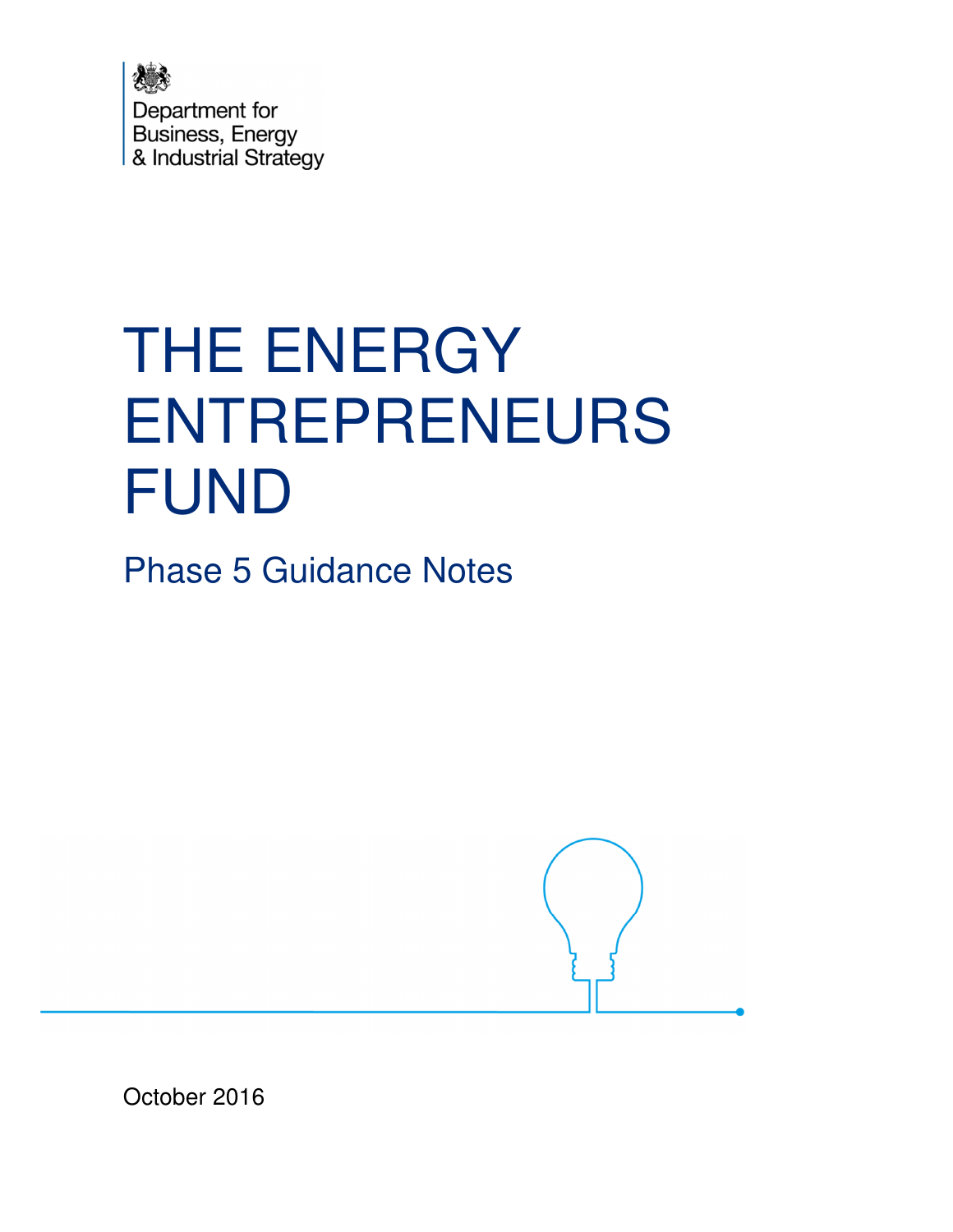# THE ENERGY ENTREPRENEURS FUND

# Phase 5 Guidance Notes

The Energy Entrepreneurs Fund

© Crown copyright 2016

You may re-use this information (not including logos) free of charge in any format or medium, under the terms of the Open Government Licence.

To view this licence, visit www.nationalarchives.gov.uk/doc/open-government-licence/ or write to the Information Policy Team, The National Archives, Kew, London TW9 4DU, or email: psi@nationalarchives.gsi.gov.uk.

Any enquiries regarding this publication should be sent to us at entrepreneur@beis.gov.uk .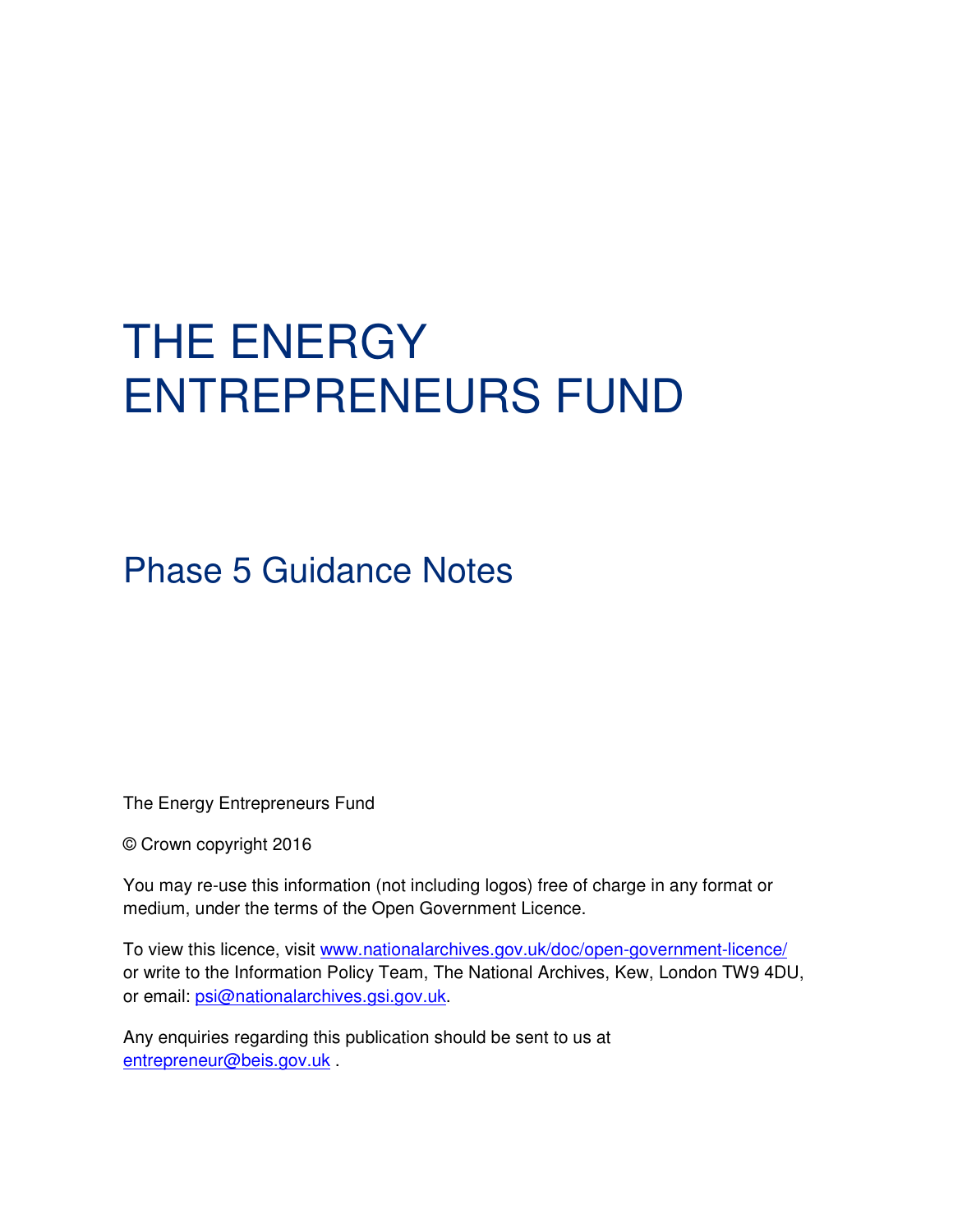# **Contents**

| Section 1: BEIS's Energy Entrepreneurs Fund - Summary _________________________2     |    |
|--------------------------------------------------------------------------------------|----|
|                                                                                      |    |
|                                                                                      |    |
|                                                                                      |    |
|                                                                                      |    |
| 5. Funding Levels and State aid requirements ___________________________________10   |    |
|                                                                                      |    |
| 7. Project Plans, Finances and Financial Viability______________________________15   |    |
|                                                                                      |    |
|                                                                                      | 20 |
| 10. Feedback, re-application and right of appeal _________________________________20 |    |
| 11. Confidentiality and Freedom of Information __________________________________ 20 |    |
| Section 2 - Completion of the Application and Finance Forms _____________________ 22 |    |
|                                                                                      |    |
| 2. Completion of the Entrepreneurs Fund Finance Form ___________________________     | 34 |
|                                                                                      | 36 |
| Appendix 2 - Technology Readiness Levels (TRLs) _______________________________38    |    |
|                                                                                      |    |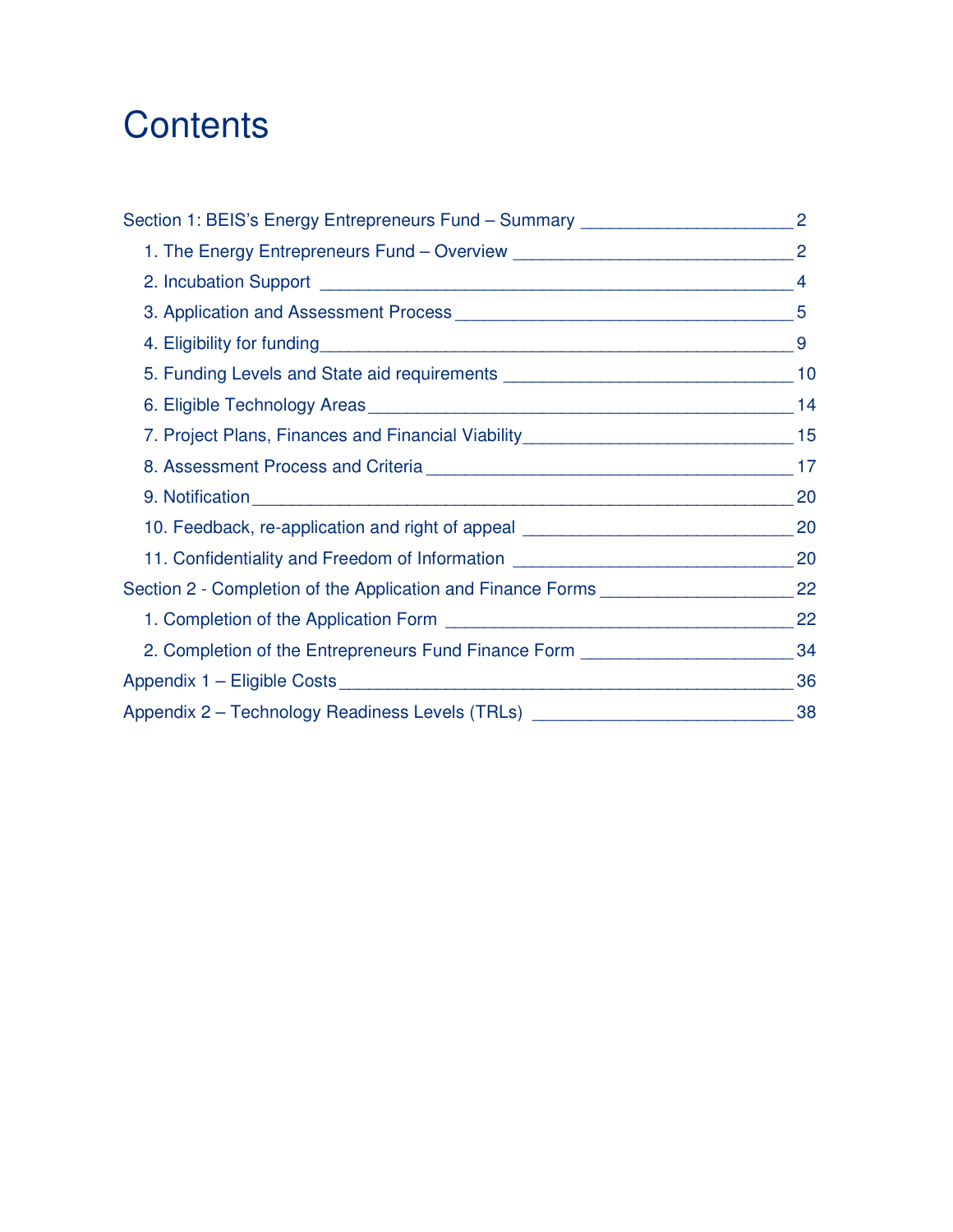# Section 1: BEIS's Energy Entrepreneurs Fund – Summary

# 1. The Energy Entrepreneurs Fund – Overview

The objective of the Energy Entrepreneurs Fund (EEF) is to support, through capital grants, the **development and demonstration of innovative technologies and/or processes in the areas of energy efficiency, power generation, and heat and energy storage**.

The scheme seeks the best ideas, irrespective of source, in these areas from the public and private sector. However, the scheme particularly aims to assist small and medium sized enterprises, including start-ups. Those companies that are selected will receive additional funding for incubation support.

Previously, the Energy Entrepreneurs Fund was launched over four phases – the first in August 2012, the second in June 2013 and the third in January 2014 and the last in November 2014. 86 projects to develop innovative, low carbon products across a wide range of technologies were awarded grants to a value of c. £38.3m.

We are now launching Phase 5 of the Energy Entrepreneurs Fund with up to £9 million available. There will be two opportunities to enter:

- **Phase 5a** will have up to £4 million available. Expressions of interest are required by 5pm on 25th November 2016 and the deadline for applications is noon on  $9<sup>th</sup>$ December 2016;
- **Phase 5b** will have up to £5 million available. Expressions of interest are required by 5pm on 20th January 2017 and the deadline for applications is noon on 3rd February 2017.

Only one proposal per applicant may be submitted into either Phase 5a or Phase 5b. Proposals that are not successful in the first Phase of competition but meet eligibility criteria will automatically be entered to Phase 5b, unless the applicant withdraws. Companies can apply for up to £1m per proposal, depending on the state aid requirements outlined in section 5.

During the application process, applicants will be expected to demonstrate a robust evidence based case for funding, which will include but not be limited to:

• the potential impact of the innovation on 2030 and 2050 low carbon targets or security of supply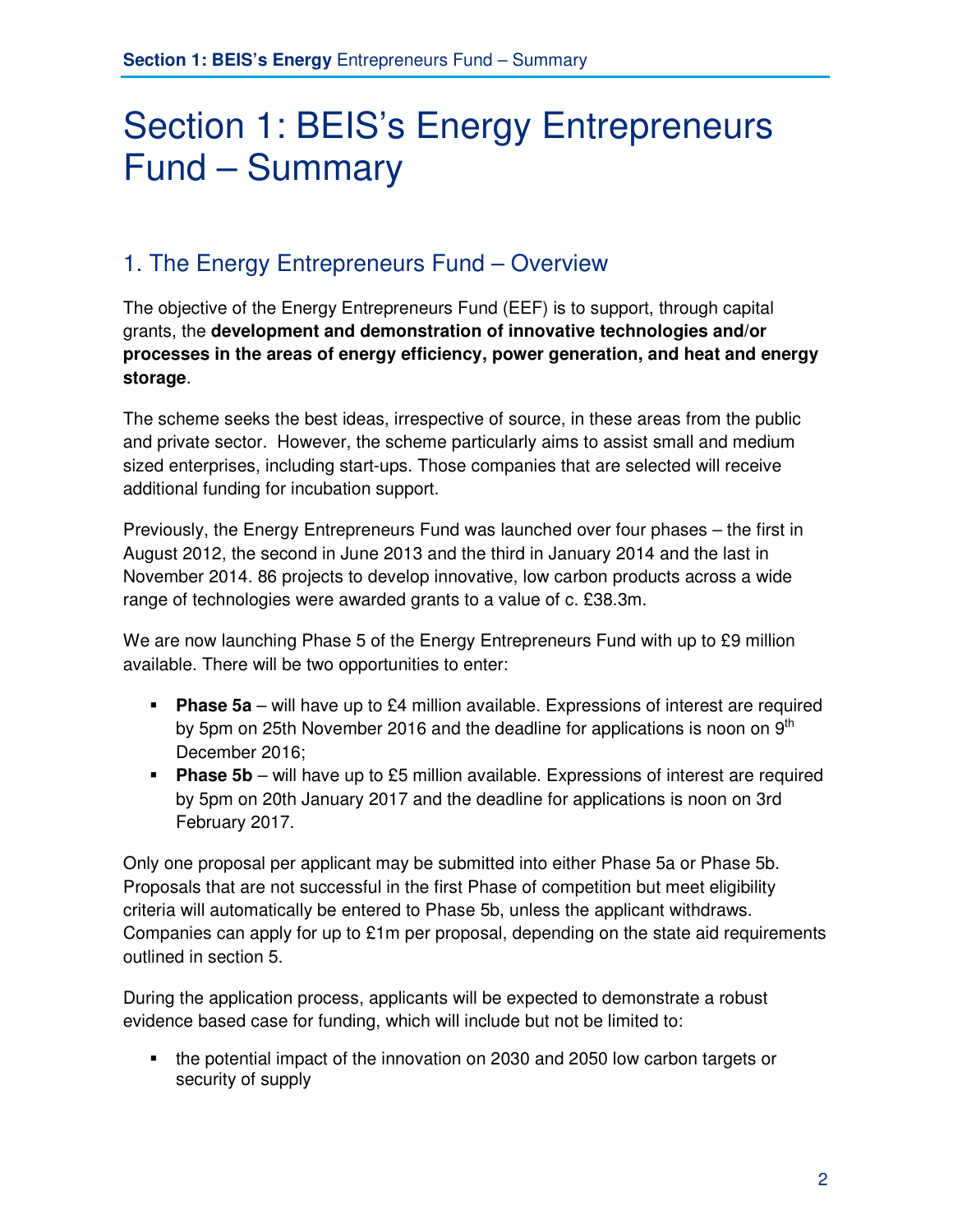- the technical viability of their innovation and coherent development plan that will commercially progress the innovation
- value for money, including cost reduction potential
- the size and nature of the business opportunity

BEIS will fund project proposals which meet the definition of Industrial Research and Experimental Development. Funding levels under this definition will vary according to conditions as set out in section 5.

#### **1.1 Definition of Industrial Research**

Industrial research is defined as 'the planned research or critical investigation aimed at the acquisition of new knowledge and skills for developing new products, processes or services or for bringing about a significant improvement in existing products, processes or services.'

Activities may include:

- the creation of component parts of complex systems;
- the construction of prototypes in a laboratory environment or in an environment with simulated interfaces to existing systems;
- pilot lines, when necessary for the industrial research and notably for generic technology validation.

#### **1.2 Definition of Experimental Development**

Experimental development is defined as: 'acquiring, combining, shaping and using existing scientific, technological, business and other relevant knowledge and skills with the aim of developing new or improved products, processes or services. This may also include, for example, activities aiming at the conceptual definition, planning and documentation of new products, processes or services'.

Activities undertaken may include prototyping, demonstrating, piloting, testing and validation of new or improved products, processes or services in environments representative of real life operating conditions where the primary objective is to make further technical improvements on products, processes or services that are not substantially set. This may include the development of a commercially usable prototype or pilot which is necessarily the final commercial product and which is too expensive to produce for it to be used only for demonstration and validation purposes.

Experimental development does not include routine or periodic changes made to existing products, production lines, manufacturing processes, services and other operations in progress, even if those changes may represent improvements".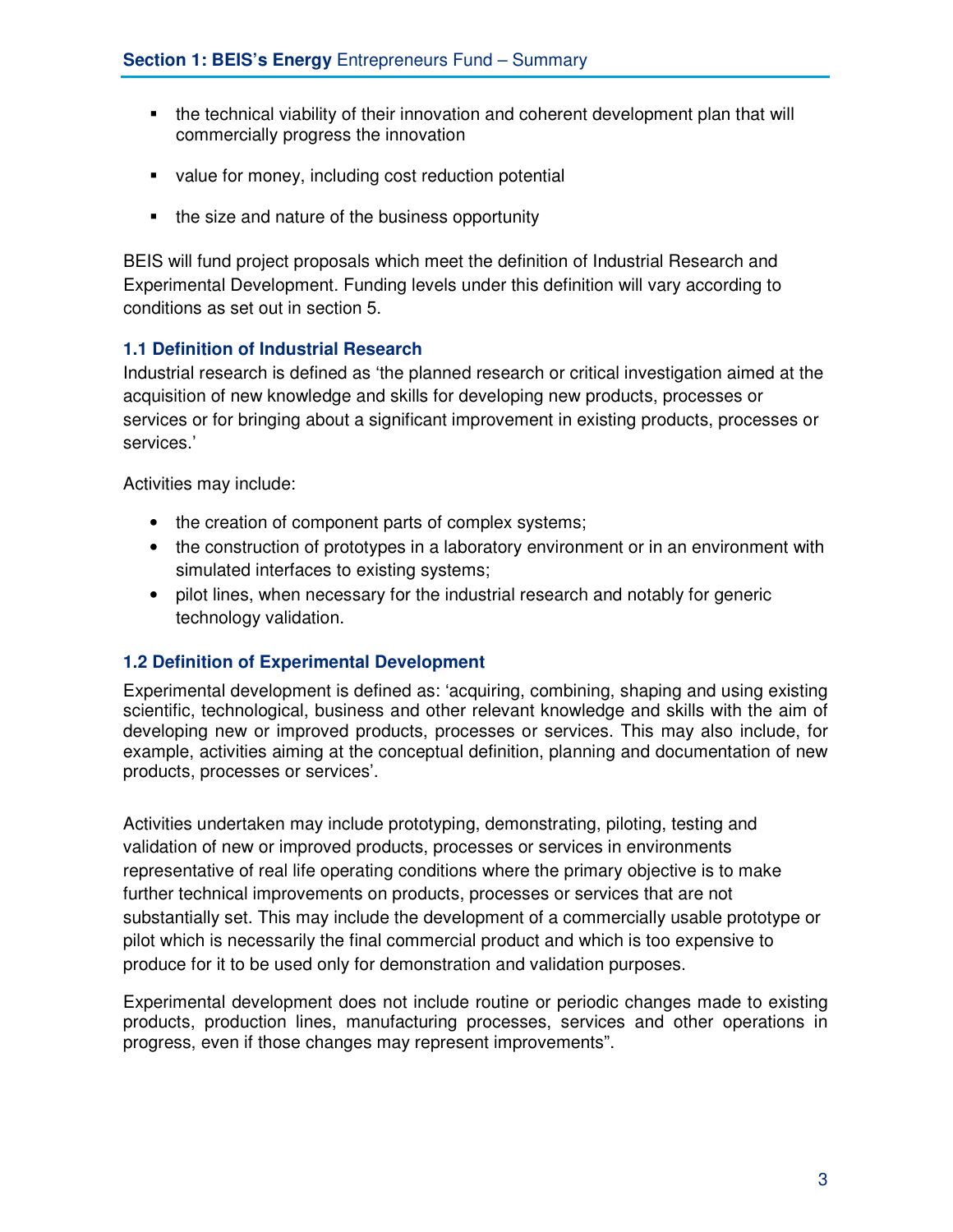### 2. Incubation Support

The scheme will provide incubation support to successful applicants. This support will focus on helping the applicant to prepare commercial plans and actions that will increase the chance of successfully bringing the innovation to market or reduce the time to market.

The starting point for incubation support is to consider the current stage of commercial preparation and identify (with the applicant) critical next steps, business strengths and gaps, benchmarked for the stage of the individual business across all key capabilities namely:

- Market understanding
- Business development and sale
- Strategy and Business Planning
- Technology
- Product
- Supply chain and operations
- Team
- Funding and investment readiness

Specialist advisers will be assigned by BEIS to support the company in the development of the appropriate knowledge and skills. This may include but will not be limited to services such as:

- Market research, segmentation and validation of market requirements
- Assistance to determine route to market and engaging industrial partners
- Intellectual property advice
- Evaluating alternative commercial strategies and support with business planning
- Investment readiness/fund raising support

All proposals that are awarded funding for innovation development will undergo assessment for incubation support requirements. This planning session will be conducted by the BEIS Supplier appointed to deliver Incubation Support. A member of the BEIS Innovation Team will attend this session to discuss any issues raised during the grant project assessment process, as well as explain the content of the Grant Offer Letter.

BEIS have designed this strand of the Energy Entrepreneur's Fund to help ensure that grant recipients achieve maximum commercial impact from the grant. Therefore, receiving the identified incubation support is a condition of the grant award and grant recipients are required to co-operate with both the Incubation Planning Session and the Incubation Manager who will oversee the delivery of the incubation support.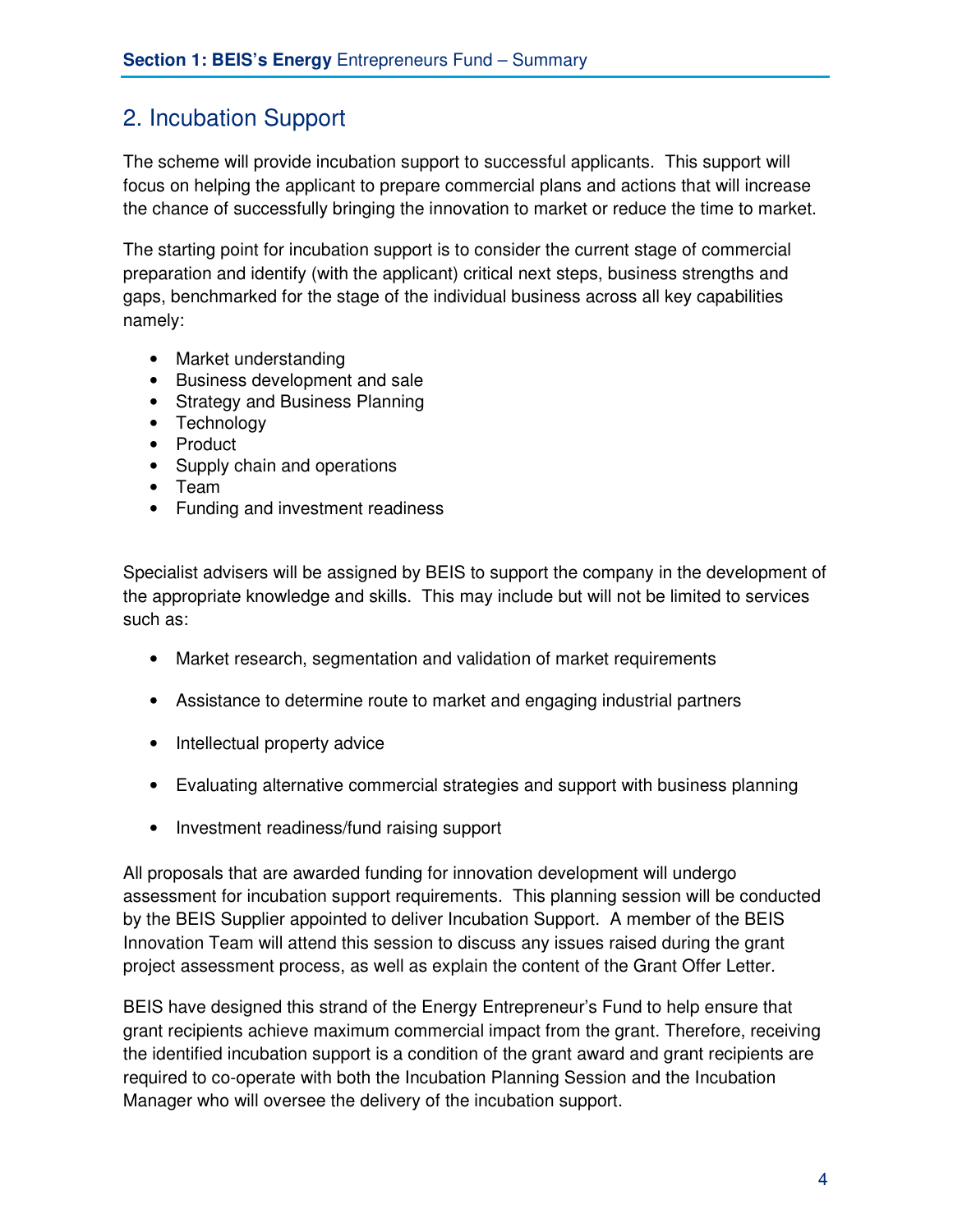The role of the Incubation Manager has been integrated into the grant monitoring processes and thus any failure or refusal to support this element of the programme will result in termination of the grant.

# 3. Application and Assessment Process

The following dates are applicable to the fifth phase of the Energy Entrepreneurs Fund  $(la$ unched  $30<sup>th</sup>$  October 2016):

#### **Phase 5a timings: Launch 30th October 2016**

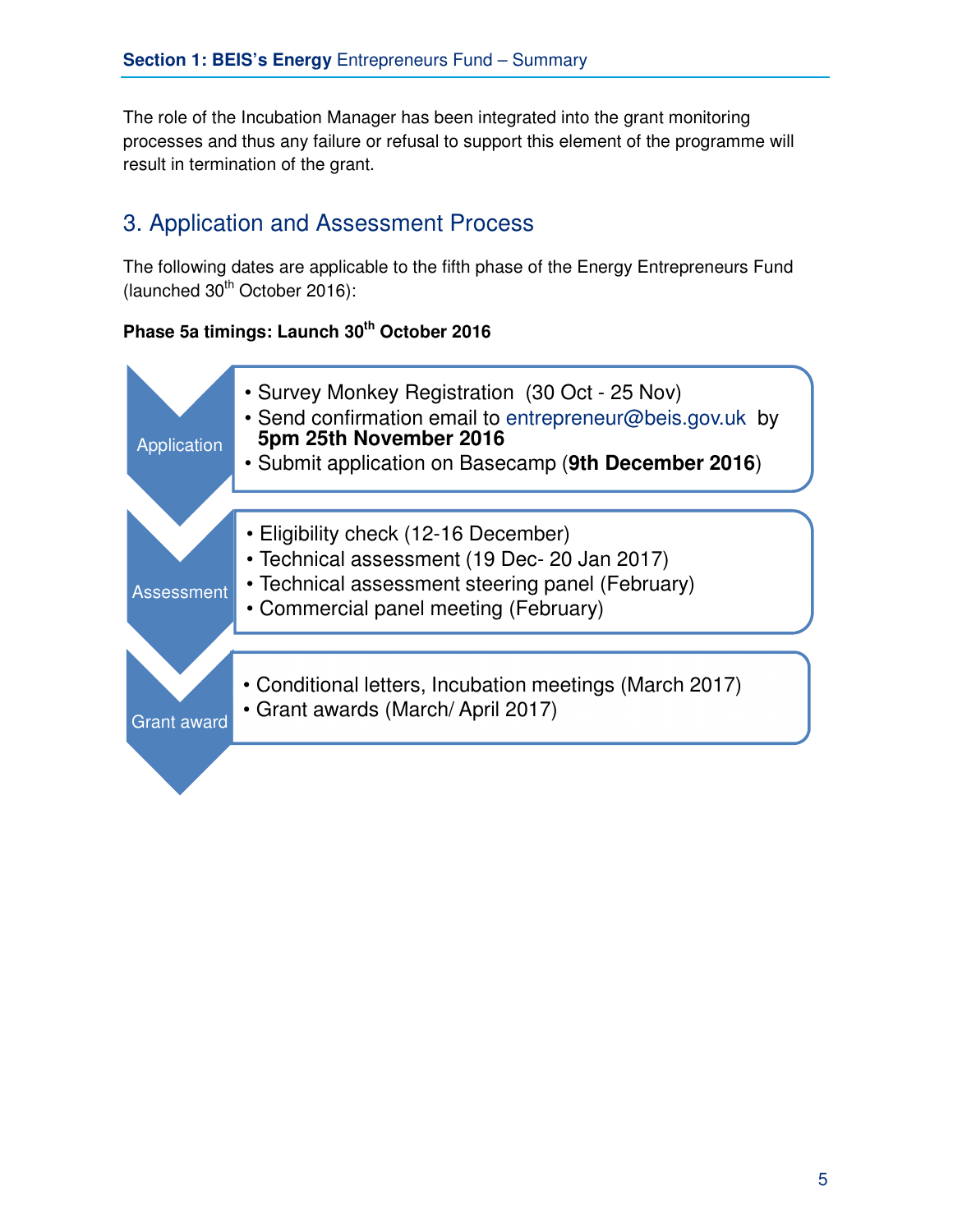#### **Phase 5b timings: Launch 30th October 2016**



As outlined in the diagram above, the EEF competition process for both phases will be undertaken in three key stages comprising application, assessment and grant award.

#### **Stage 1: Application**

- Applicants are invited to submit expressions of interest and key project and contact details through an online survey at: https://www.surveymonkey.co.uk/r/EEFRound5 The deadline for expressions of interest is
	- o **Phase 5a: 5pm on 25th November 2016**.
	- o **Phase 5b: 5pm on 20th January 2016**.
- In addition to completing the expression of interest on survey monkey, applicants must also send an email by the deadline above to **entrepreneur@beis.gov.uk** stating the company name, project title and confirmation of intention to submit an application. If you have read the guidance notes and FAQs and still have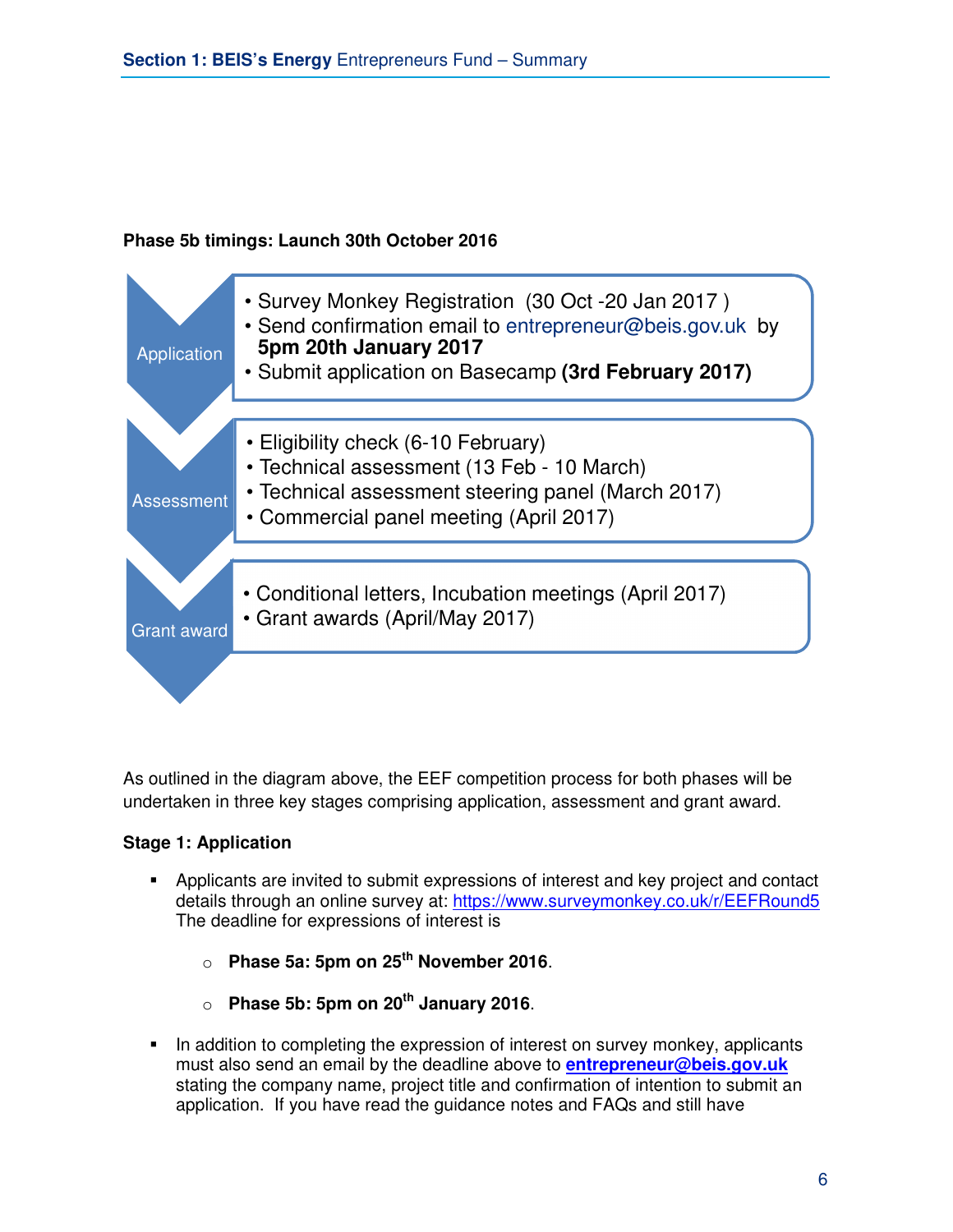questions, you may also address any queries regarding the competition process to this email address.

#### **N.B Applicants must complete BOTH the survey monkey registration AND send a confirmation email by the deadlines specified to be eligible to apply for the EEF competition. Please only send the confirmation email if you intend to submit an application for funding.**

- From  $7<sup>th</sup>$  November and once an applicant has sent the email confirmation, BEIS will send an individual electronic invitation via Basecamp to the email provided by the applicant at registration. This will provide the applicant access to their unique and confidential project folder to upload the required competition documents to Basecamp. The folder will be pre-populated with discussions to provide advice on using Basecamp and the EEF competition process, as well as the Phase 5 application templates and guidance notes. A task list will also be provided in your project folder to guide you through the application process.
- BEIS offers a range of different funding schemes, each with different application processes. It is therefore important that you have the correct documentation for the Energy Entrepreneurs Fund and that all the requested documentation is uploaded to the applicant's individual project folder on Basecamp by
	- o **Phase 5a: 12 noon on 9th December 2016**
	- o **Phase 5b: 12 noon on 3rd February 2016**

The application documents are:

- **Application form**
- Finance form
- **Gantt chart**
- Letters of support from collaborators/partners (where relevant)

BEIS will accept additional supporting information in the form of further annexes, however you should not assume that any additional information will be reviewed as part of the selection process and your application should not rely on information cross-referenced within annexes.

Once your application has been submitted and entered the assessment process, no further material information can be added to your application. Applications will be judged on the information that is provided.

#### **Stage 2: BEIS Assessment and Investment Panel**

Applications will be initially checked according to Eligibility Criteria detailed in section 4.

**N.B. Applications which fail the Eligibility Criteria will not be assessed further, so it is essential to ensure that your project meets these before you submit your application.**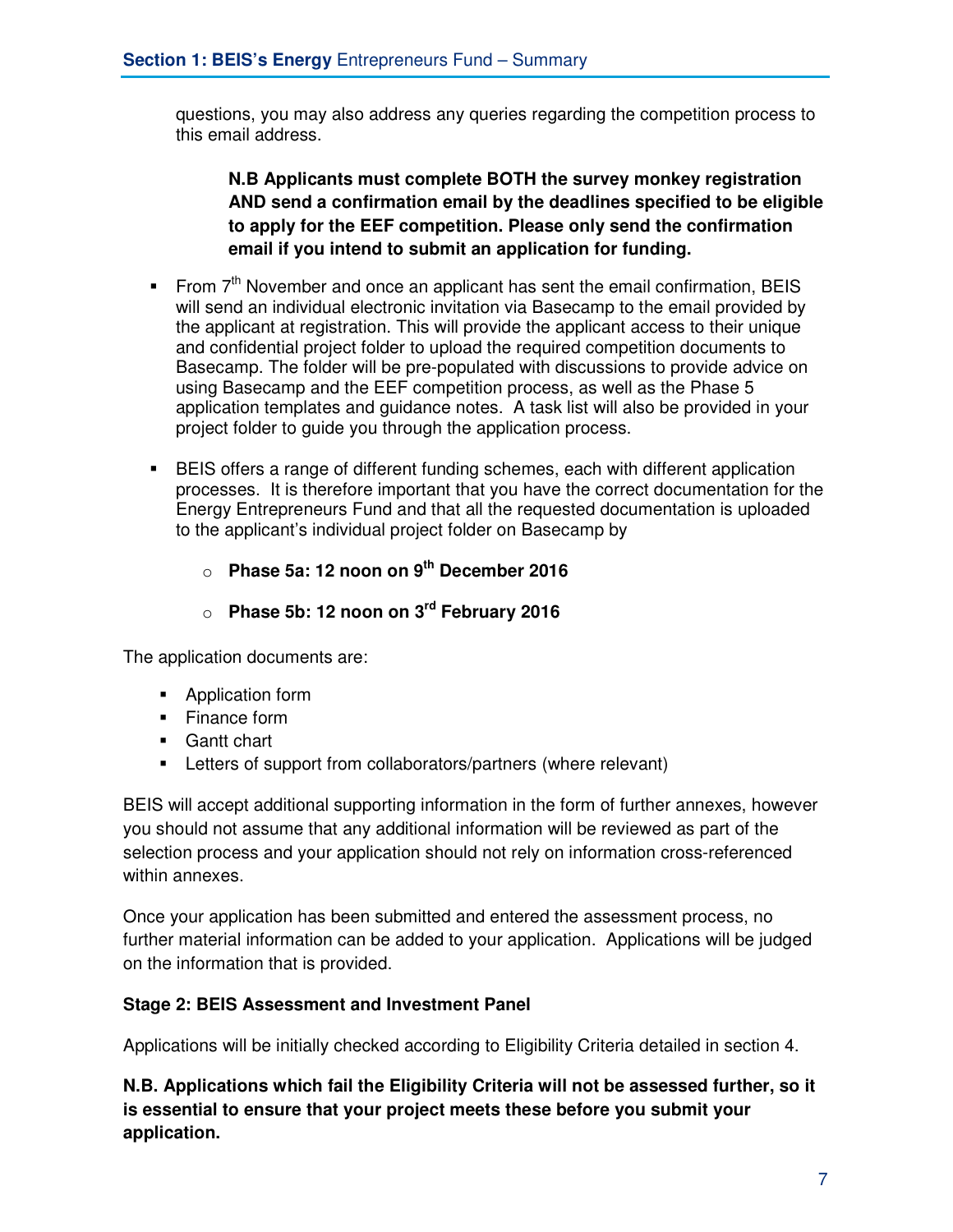Applications which meet the Eligibility Criteria will then be assessed using a two-part process:

Part 1: Assessment against Project Criteria (technical, commercial and project feasibility) summarised below and described in more detail in section 8:

- Level and nature of the innovation
- Impact on energy and climate targets
- Value for money, including any cost reduction potential
- Market viability and potential for commercialisation

This assessment will be conducted by both internal and external low carbon technology professionals appointed by BEIS. According to the demand and quality of applications, BEIS will rank the top scoring applications for submission to the Investment Panel.

Part 2: Review by an external Investment Panel.

The panel will consider the following areas:

- Market viability and potential for commercialisation
- Impact on energy and climate targets
- Value for money
- Attractiveness of target market and business proposition for investment

The panel will consider the Project Criteria as listed above and will provide feedback and recommendations to BEIS based on these considerations.

After this stage, all applicants will receive a short summary of key feedback regarding their applications irrespective of whether they are successful or not. BEIS aims to have provided all feedback to applicants within two months of the final funding decision. However, applicants are asked to remember that BEIS may receive a significant number of applications and the timing of the release of feedback will be at BEIS's discretion.

#### **Stage 3: Incubation Planning and Grant Award**

Following stage 2, successful applicants will be notified via email that they have been preselected for an incubation planning session. Following notification of pre-selection, the eligible costs of proposals will be checked and the company's financial viability confirmed. A meeting will be set up with the applicant, the incubation co-ordinator and manager, and a BEIS official.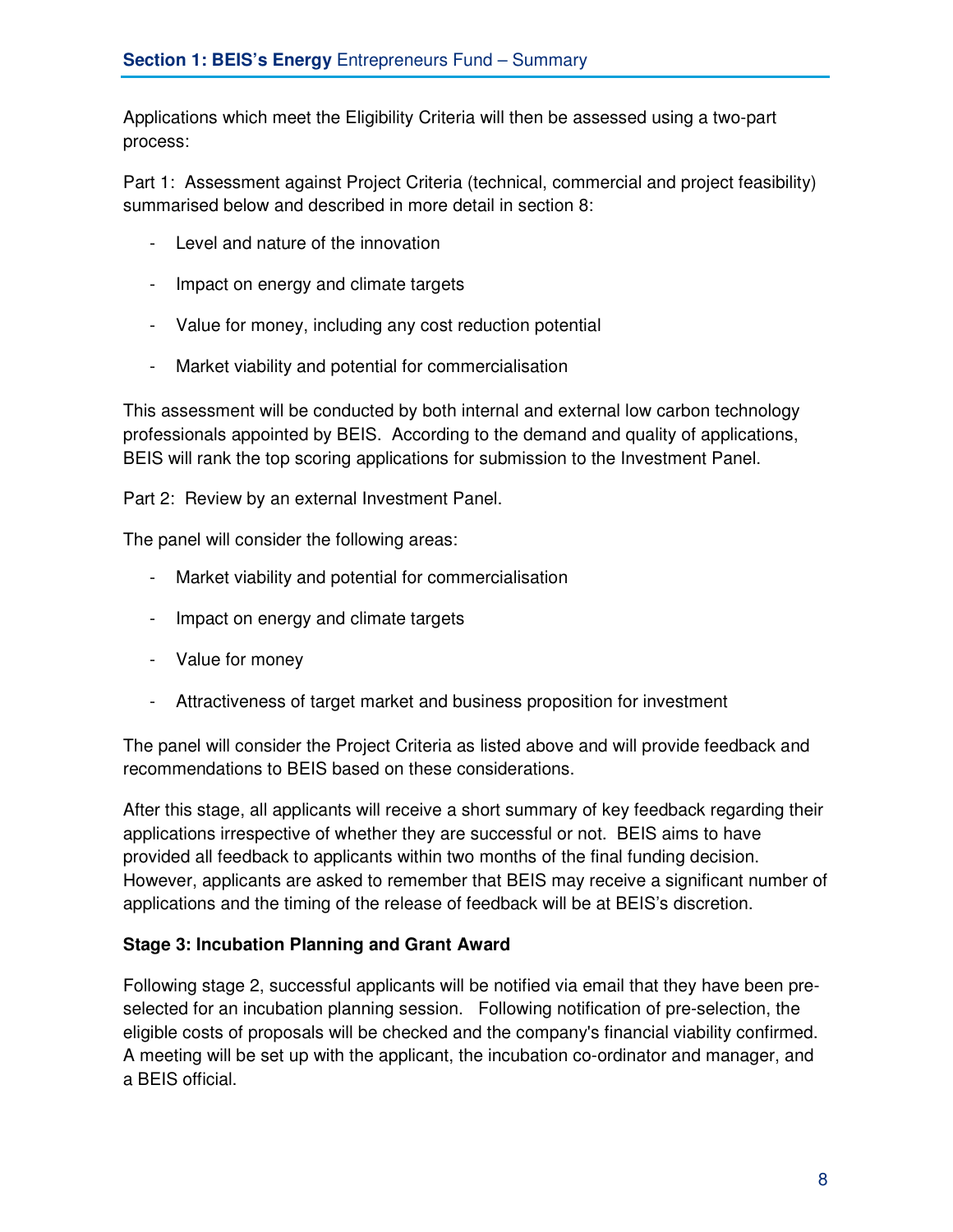Once this planning session has taken place, any funding pre-requisites and receipt of the identified incubation support will become conditions of the grant. The incubation planning may identify some actions that need to precede the innovation development project. In such cases funding may be provided at BEIS's discretion to help carry out these actions and the milestones in the project plan amended accordingly.

There will also be an opportunity to discuss the Grant Offer Letter at this meeting and an official from BEIS will explain the conditions of the letter and respond to any queries which the applicant may have at this stage.

Where an incubation planning session identifies any issues with the applicant's project which were not clear from the application documents or which may impact on the successful delivery of the project, BEIS reserves the right not to proceed to the Grant Offer Letter stage.

**N.B. Successful applicants have only received provisional approval for a grant, until successful completion of the incubation planning meeting and BEIS's acceptance of the incubation plan which comes from it.** 

# 4. Eligibility for funding

To be eligible for funding, proposed projects must meet all of the following criteria:

- **1. Innovation and technology readiness:** 
	- i. The project is at TRL 3 or above (Critical Function or Proof of Concept Established).
	- ii. Projects must fall within the EU General Block Exemption regulation Article 2 definitions of industrial research (85) or experimental development (86) (as described above in section 2) and be eligible under Section 3 Article 22 (Aid for start-ups) or Section 4 Article 25 (Aid for research and development projects). $<sup>1</sup>$ </sup>
- **2. Project Status**: BEIS is unable to fund retrospective work on projects. The value of retrospective work may, however, be taken into account in the assessment process.
- **3. Aid Intensity including cumulation**: The funding levels applied for must be consistent with the appropriate Block Exemption aid intensity levels (including consideration of the cumulative effect of other forms of state aid) and costs must be consistent with the eligible cost criteria (as set out in Appendix 1).

<sup>&</sup>lt;sup>1</sup> http://eur-lex.europa.eu/legal-content/EN/TXT/PDF/?uri=CELEX:32014R0651&from=EN . NB The UK's rights and obligations of EU membership, including compliance with State aid rules, continue to apply until the UK's exit from the EU has been completed.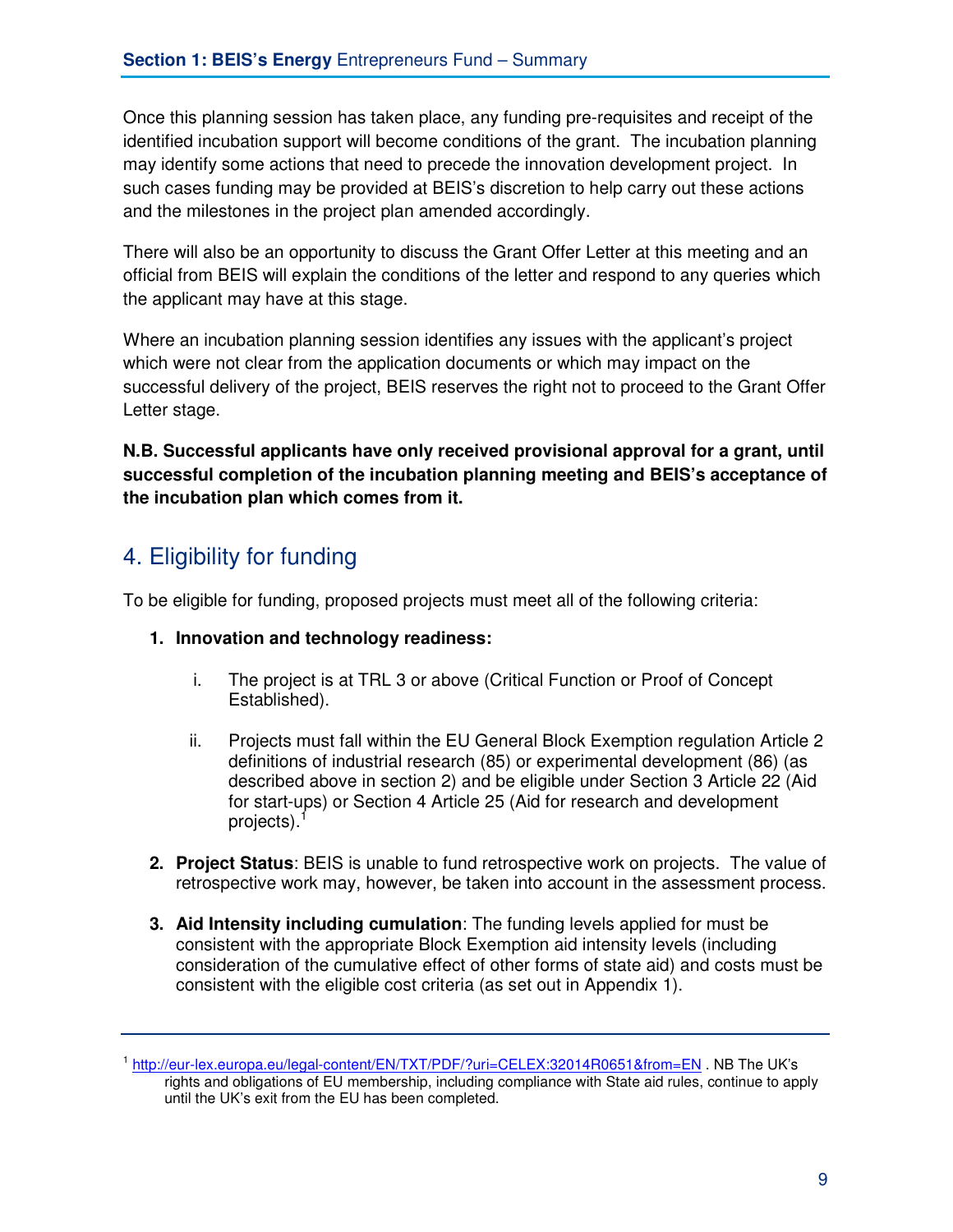- **4. Match-funding**: Given the aid intensity rules, applicants will need to have private funding in place to cover the balance of the eligible costs. Such funding may come from a company's own resources or external private sector investors, but may not include funding attributable to any public authority or EU institution. The match funding must be at least 10% of the total project costs.
- **5. Project Location:** The project's activities must largely be conducted in the UK.
- **6. Grant size:** The total requested grant does not exceed £1m, or £800,000<sup>2</sup> if applying as a small innovative start-up under Article 22. The maximum total project value must not exceed £2.5m. Since BEIS is seeking to maximise the impact of government funding, projects looking for public funding intensities that are lower than the applicable maximum are likely to be marked higher in the appraisal process.
- **7. Technology scope:** The project must fit within one of the technology areas defined in Section 6 below.
- **8. Project duration:** Financial completion must not exceed 31<sup>st</sup> March 2020.

#### **4.1 General conditions:**

Companies of any size are eligible to seek funding. Applications from SMEs, as defined by the EU<sup>3</sup>, are particularly encouraged.

Applicants who did not receive funding in the first, second or third or fourth phases will be eligible to re-apply for funding in this phase. However, applicants are only permitted to submit an application for the same technology twice. If they are unsuccessful on both occasions they are not allowed to resubmit the same technology a third time.

Successful applicants from Phases 1, 2, 3 or 4 may apply for funding for additional activities or new projects under this phase. There will be no advantage for existing EEF projects applying for further funding in the application process, as all applications will be treated on an equal basis in accordance with the competition criteria.

An individual organisation may not submit more than one application to a specific funding phase.

### 5. Funding Levels and State aid requirements

This scheme operates under two different General Block Exemption Regulation articles for State Aid. The two articles are Article 22 'Aid for start-ups' and Article 25 'Aid for research and development projects'.<sup>4</sup>

 $^2$  This limit is set in accordance with Article 22. The limit is article 22 is set in Euros, therefore this value is the maximum available but could go down.

<sup>&</sup>lt;sup>3</sup> http://ec.europa.eu/enterprise/policies/sme/files/sme\_definition/sme\_user\_guide\_en.pdf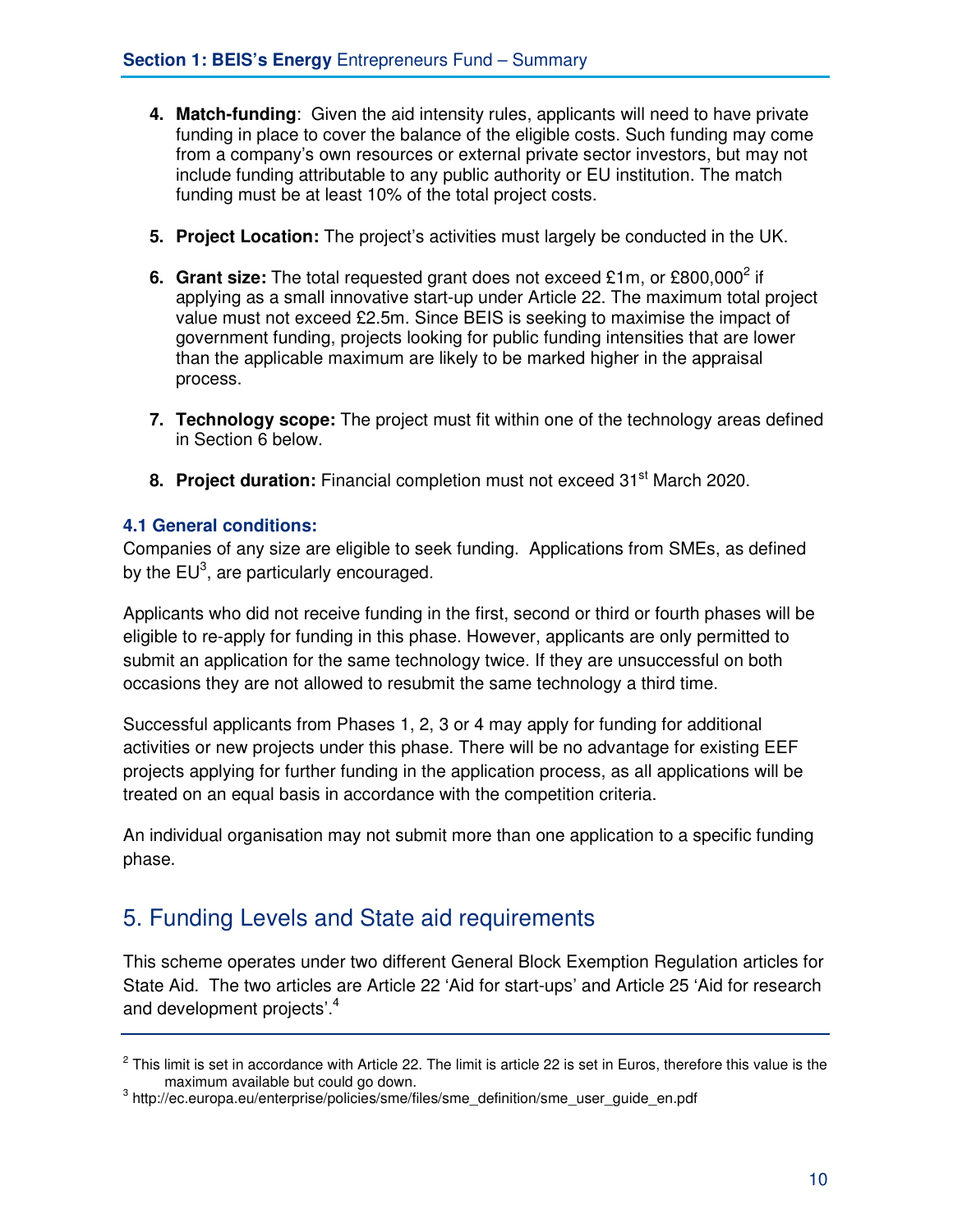The size and type of funding that the project can receive will depend upon the type of applicant and which GBER Article they qualify under. These can broadly be defined as "small enterprises" (as defined by the EU) and "all other applicants".

#### **5.1 Funding for Small Innovative Start-ups**

Small start-ups applying under this scheme may be eligible to be funded under Article 22. In order to be eligible the company must be:

- A small enterprise as defined by the  $EU<sup>5</sup>$
- In existence for less than 5yrs and unlisted

R&D expenses must represent at least 10% of total operating expenses in at least one of the three years preceding the date of application or in the case of a start-up without any financial history, in the audit of its current fiscal period, as certified by an external auditor.

The maximum amount of funding that a company may receive shall not exceed £800,000 $^6$ . SMEs need to demonstrate a 10% cash match. BEIS is seeking value for money from its funding and will therefore look favourably on applicants who can demonstrate a match that is greater than 10%. Contributions in kind are not considered as eligible match funding.

Companies that are successful in receiving funding and that have indicated that they are eligible for funding under this State Aid article, may additionally be asked to provide a copy of their business plan prior to the final award letter being issued.

If as a 'Small Start-up' you are not eligible for the Small Start-ups scheme defined above (have been in existence for over 5 years, or have not spent 10% of total operating expenses in one of the last 3 years on R&D) then it is still possible to qualify for funding under the All other Applicants scheme as detailed below.

#### **5.2 Funding for All Other Applicants**

The scheme is also open to:

- all SMEs (including Small Enterprises who do not qualify above)
- other private sector organisations irrespective of size
- collaborative proposals
- Universities and Public Sector Research organisations (it is expected that these will be part of a collaborative proposal, preferably with a SME partner)

 4 http://eur-lex.europa.eu/legal-content/EN/TXT/PDF/?uri=CELEX:32014R0651&from=EN

<sup>&</sup>lt;sup>5</sup> See Annex 1 of the General Block Exemption Regulation: http://eur-lex.europa.eu/legalcontent/EN/TXT/PDF/?uri=CELEX:32014R0651&from=EN

 $^6$  This limit is set in accordance with Article 22. The limit is article 22 is set in Euros, therefore this value is the maximum available but could go down.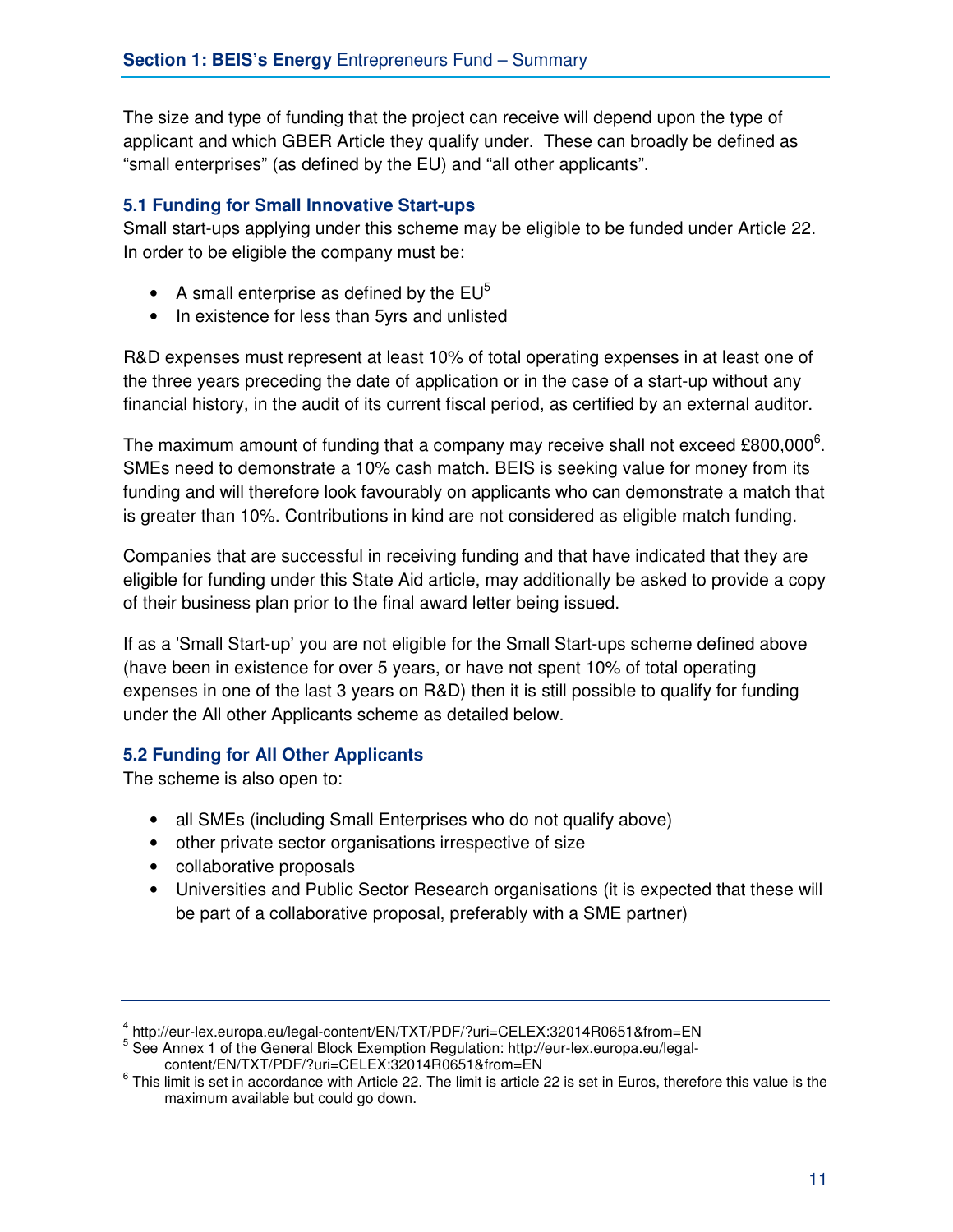These applicant(s) to the scheme will be eligible to receive up to £1m for funding a project under Article 25<sup>7</sup>. The maximum percentage of public funding that can be provided for the project is summarised below in Table 1.

NOTE: If you are applying as a Small Innovative Start-up, this table is not applicable please refer to section 5.1.

| <b>Research Category</b>                                                                                                                                                                                  | Size of<br><b>Enterprise</b> | <b>Maximum amount of aid</b><br>towards eligible Project<br><b>Costs</b> |
|-----------------------------------------------------------------------------------------------------------------------------------------------------------------------------------------------------------|------------------------------|--------------------------------------------------------------------------|
| <b>Industrial Research - Single</b><br>Companies                                                                                                                                                          | Small                        | 70%                                                                      |
|                                                                                                                                                                                                           | Medium                       | 60%                                                                      |
|                                                                                                                                                                                                           | Large                        | 50%                                                                      |
| <b>Industrial Research -</b><br><b>Collaborations (either Business)</b>                                                                                                                                   | Small                        | 80%                                                                      |
| to Business or between<br>Business and research<br>organisations)<br>Note: certain conditions<br>1.<br>must be fulfilled for<br>collaboration (See Article 25(6)<br>of the Block Exemption <sup>8</sup> ) | Medium                       | 75%                                                                      |
|                                                                                                                                                                                                           | Large                        | 65%                                                                      |
| <b>Experimental Development -</b><br><b>Single Companies</b>                                                                                                                                              | Small                        | 45%                                                                      |
|                                                                                                                                                                                                           | Medium                       | 35%                                                                      |
|                                                                                                                                                                                                           | Large                        | 25%                                                                      |
| <b>Experimental Development -</b><br><b>Collaborations (either Business</b>                                                                                                                               | Small                        | 60%                                                                      |

**Table 1: Maximum public funding for projects** 

<sup>&</sup>lt;sup>7</sup> http://eur-lex.europa.eu/legal-content/EN/TXT/PDF/?uri=CELEX:32014R0651&from=EN<br><sup>8</sup> http://eur-lex.europa.eu/legal-content/EN/TXT/PDF/?uri=CELEX:32014R0651&from=EN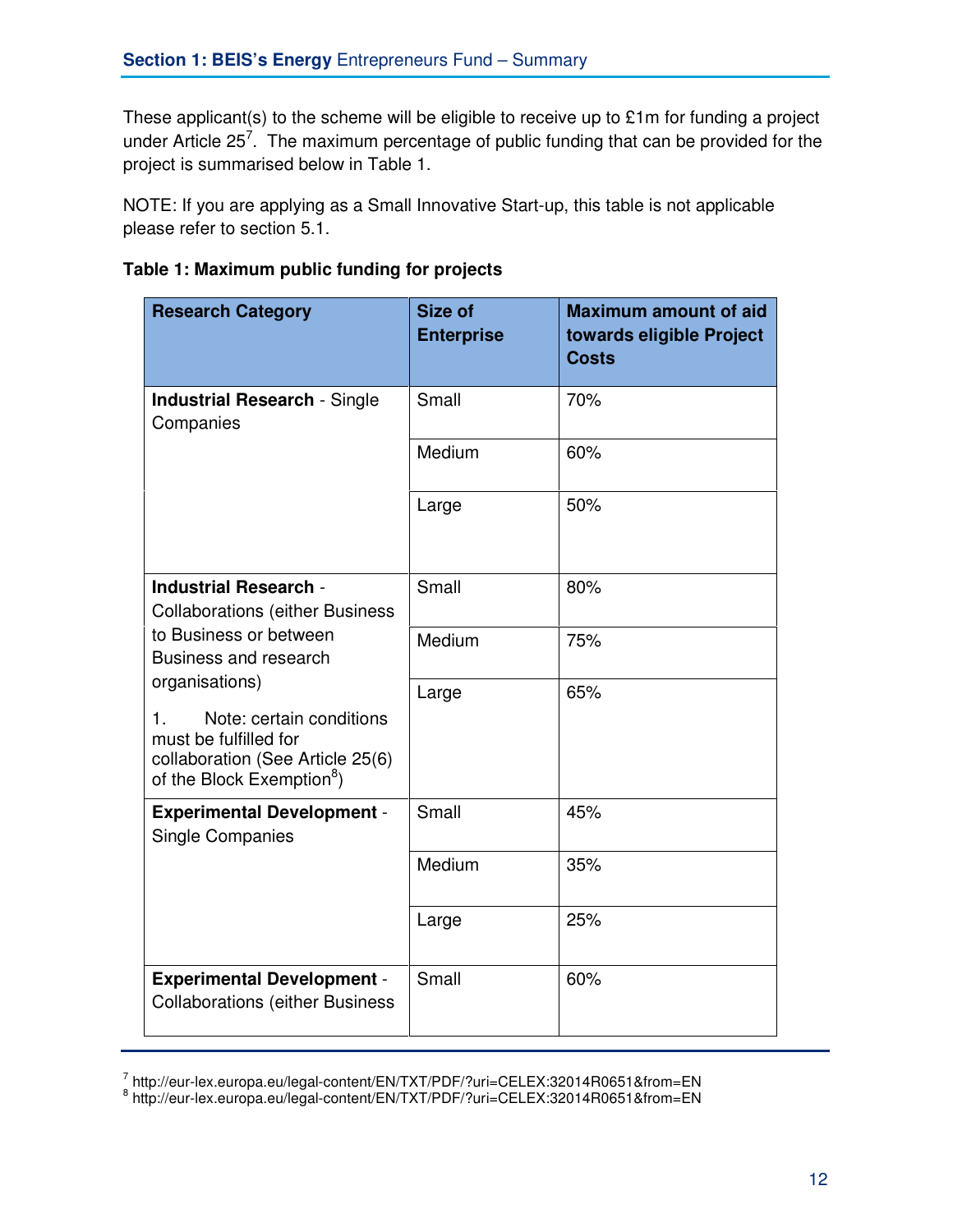| to Business or between                                                                                                | Medium | 50% |
|-----------------------------------------------------------------------------------------------------------------------|--------|-----|
| Business and research                                                                                                 |        |     |
| organisations)                                                                                                        |        |     |
| Note: certain conditions must<br>be fulfilled for collaboration<br>(See Article 25(6) of the Block<br>Exemption $9$ ) | Large  | 40% |

The figures represent the maximum aid intensity that BEIS can provide. State Aid compliance is a legal requirement and the risk of non-compliance rests with the grant recipient<sup>10</sup>. It is therefore crucial that you address State Aid fully within the application, as any errors at this stage may result in BEIS being able only to offer a reduced level of funding. BEIS is seeking value for money from its funding and proposals that demonstrate matched funding greater than minimum requirement will be looked on favourably.

Please note: if you are applying under Article 25, you will be required to demonstrate that your project falls within the definition of industrial research or experimental development as set out in Article 2(85-6) of the regulation.

#### **5.3 Public funding**

When considering levels of aid intensity (described above), public funding includes the grant and all other funding from, or which is attributable to, other government departments, UK public bodies, other Member States or the EU institutions. Such funding includes grants or other subsidies made available by those bodies or their agents or intermediaries (such as grant funded bodies).

In applying to this Call you must state if you are applying for, or expect to receive, any funding for your project from public authorities (in the UK or in other Member States) or the EU or its agencies. Any other public funding will be cumulated with BEIS funding to ensure that the public funding limit and the aid intensity levels are not exceeded for the project.

Whilst BEIS will check the information provided to try and ensure that applicants meet the requirements of State Aid, applicants should establish that they fall within the state aid rules before submitting applications. BEIS requires applicants to notify them of any change to situation or circumstance during the project.

If there is a breach of State aid regulations, for whatever reason, the European Commission requires repayment of any grant received, including interest, above that which

<sup>9</sup> http://eur-lex.europa.eu/legal-content/EN/TXT/PDF/?uri=CELEX:32014R0651&from=EN

<sup>&</sup>lt;sup>10</sup> The UK's rights and obligations of EU membership, including compliance with State aid rules, continue to apply until the UK's exit from the EU has been completed, and therefore for this competition.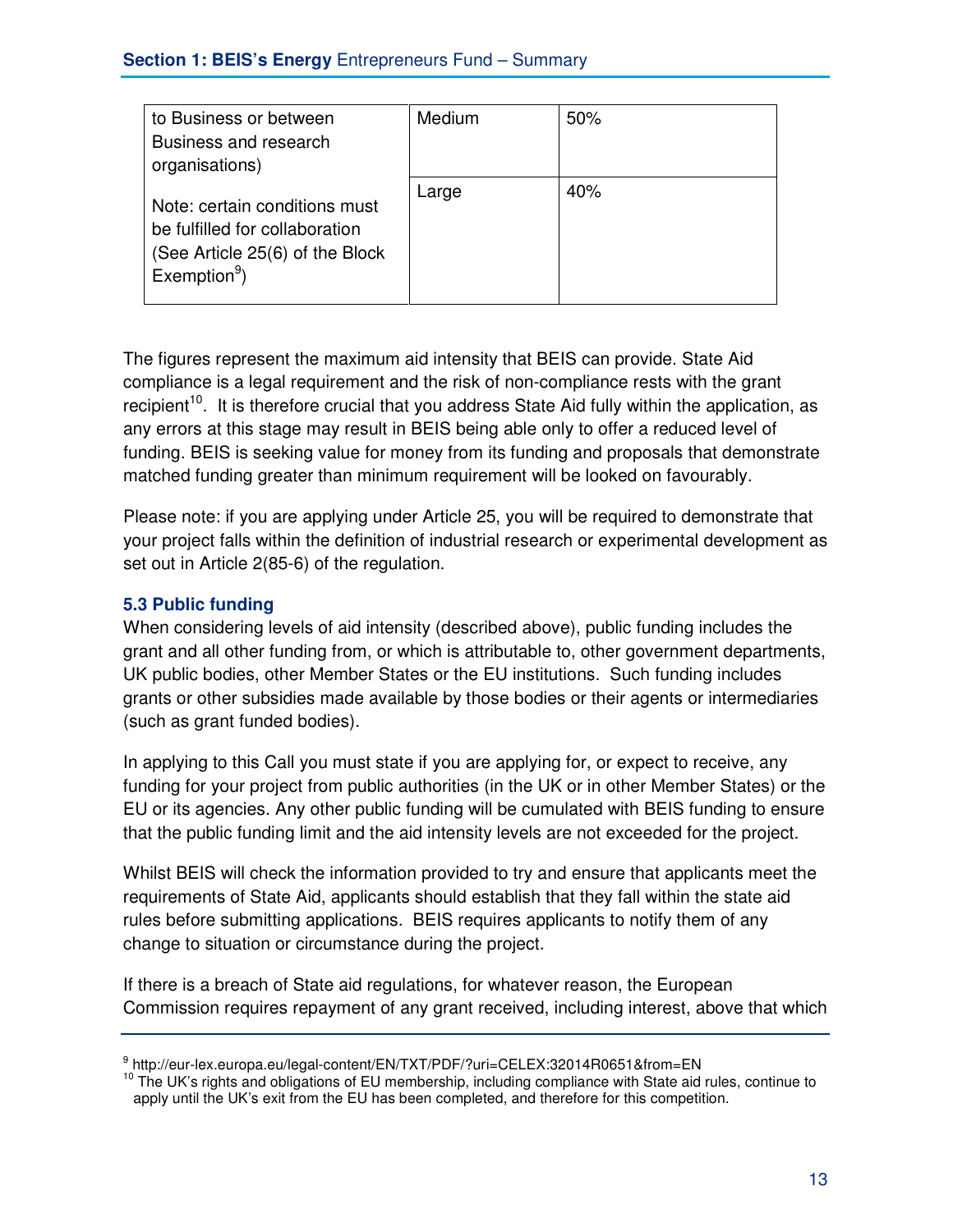was due. In this situation applicants will be required to repay any funding received. It is also important to ensure that the total grant funding for the project from public sources (including from the European Commission) does not exceed the permitted percentages stated for the relevant Article.

As part of the assessment process, the added value and additionality of public funding will be tested. Applicants will need to demonstrate why public funding is required to deliver this project.

# 6. Eligible Technology Areas

The EEF is open to applications for innovative technology development and demonstration projects in the areas of energy efficiency, power generation, heat and electricity storage.

Applicants should also be aware of other open and future innovation calls, such as Innovate UK's:

- **Infrastructure Systems:** Round 2 is due to open January 2017.
- **Open Funding Competition**: Round 2 us due to open December 2016.

Information on the latest innovation calls can be found here: https://www.gov.uk/government/collections/innovation-grants-for-business-apply-forfunding

#### **6.1 Eligible Technology Areas**

These areas will be considered in their broadest context and support could be given to proposals that whilst helping achieve the 2030 and 2050 targets might demonstrate any of the following:

- Improved performance characteristics over existing technologies or products
- Novel component technologies that can be implemented in existing systems to deliver improved performance or reduced costs of the system
- Products, processes or technologies that can reduce the cost of installation or maintenance of existing systems
- Types of technology supported may include but not be limited to those listed in Table 2.

The scheme will only fund innovations that are Technology Readiness Level (TRL) 3 up to TRL8. TRLs provide an indication of the level of maturity of a particular technology and BEISs descriptions of the TRLs is provided in Appendix 2. As part of the application form applicants will be asked to provide the TRL of their innovation and provide details of the work that has been undertaken to demonstrate that the innovation is that stage.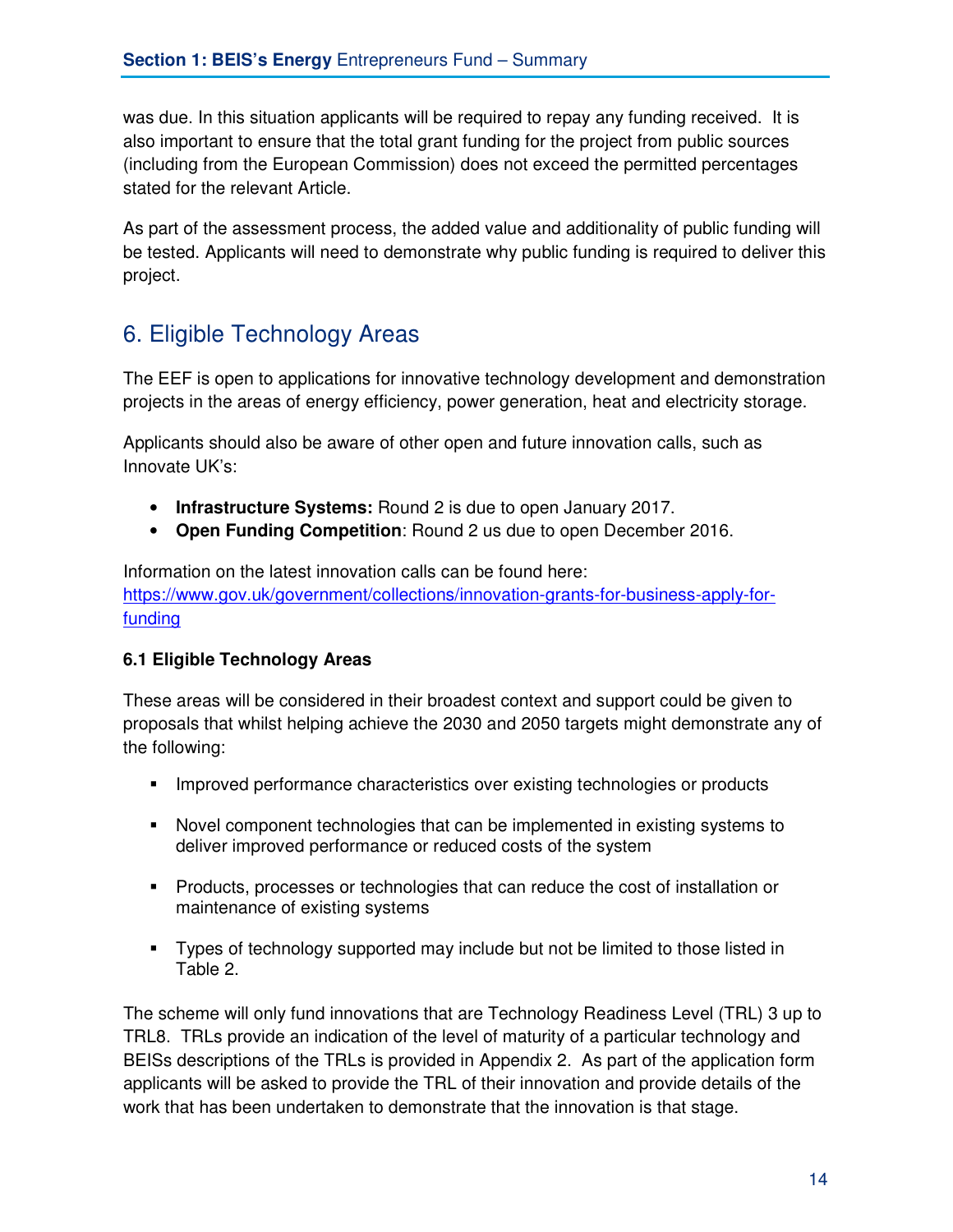| <b>Energy Efficiency and Building</b><br>Technologies                                    | Power Generation and Energy Storage                                                                                                         |
|------------------------------------------------------------------------------------------|---------------------------------------------------------------------------------------------------------------------------------------------|
| Insulation, glazing and ventilation<br>technologies                                      | Fuel cell technology                                                                                                                        |
| <b>Building control systems</b>                                                          | Control systems for micro and distributed<br>generation                                                                                     |
| Novel or improved building fabric                                                        | Solar (including third generation and<br>organic PV)                                                                                        |
| Advanced lighting systems                                                                | Energy or fuel from waste or waste heat                                                                                                     |
| Space heating and cooling technologies                                                   | Energy storage technologies including<br>heat and electricity storage, batteries,<br>Super-capacitors and flywheels                         |
| Improved design, surveying or<br>measurement technology                                  | Ground source, water and air source heat<br>pumps                                                                                           |
| Manufacturing systems, installation and<br>integration processes that reduce costs       | Electricity network process or technologies<br>to support integration and deployment of<br>low carbon generation or storage<br>technologies |
| Energy demand reduction technologies                                                     | Bio-fuels (including advanced conversion)                                                                                                   |
| Energy efficient motors and/or pumps<br>(beyond EU Eco-design Directive<br>requirements) | Wind Technologies (including new<br>component technologies to reduce costs)                                                                 |
| Installation and/or technology integration<br>techniques                                 | New Marine devices (including second<br>generation tidal stream)                                                                            |

#### **Table 2: Examples of technology areas supported**

# 7. Project Plans, Finances and Financial Viability

#### **7.1 Project Plans**

Projects are expected to be up to 36 months in duration. All projects must be financially complete by 31<sup>st</sup> March 2020. All projects must submit a detailed Gantt chart, or equivalent as part of their application, which details the project timeline, the various work packages and the project milestones.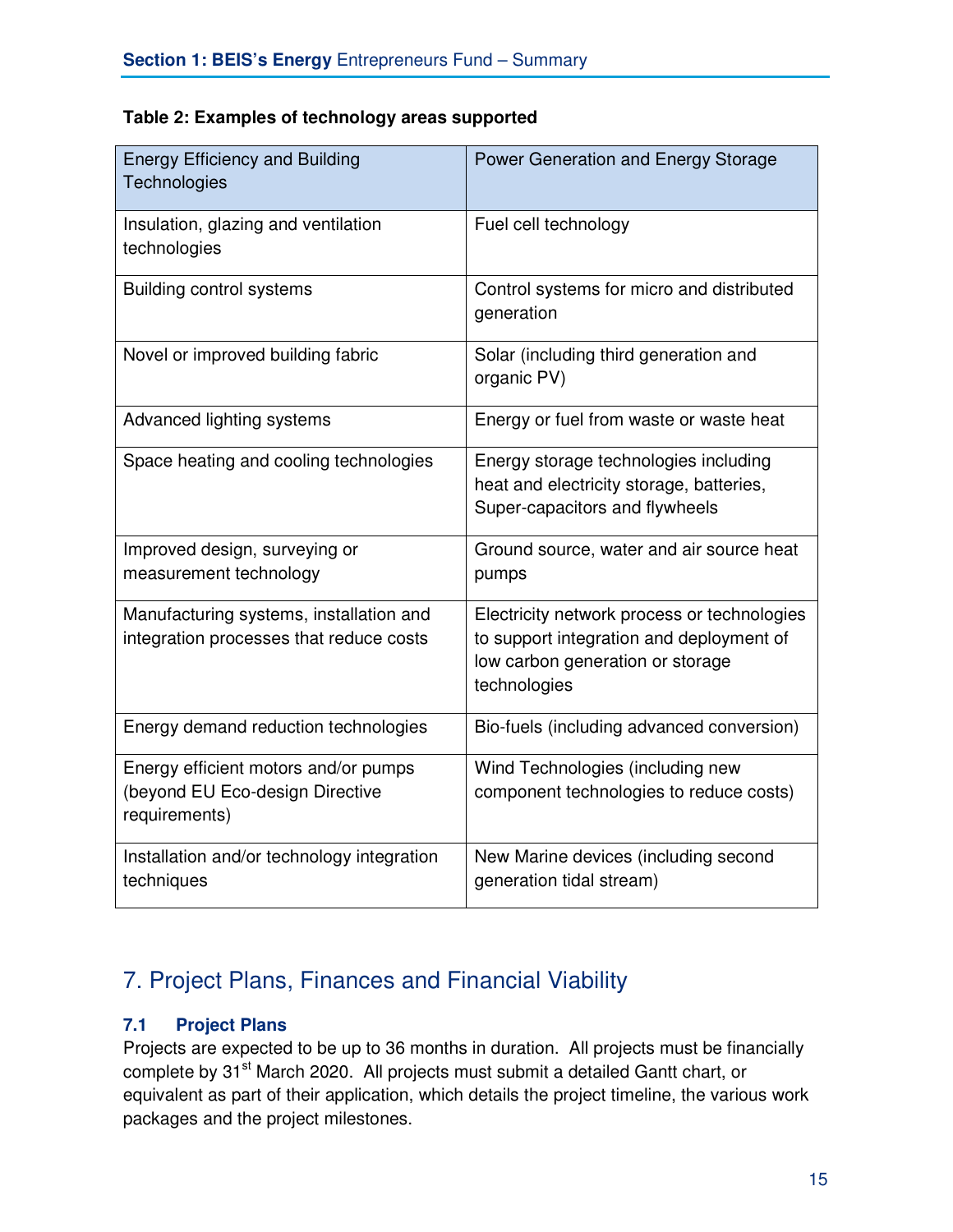#### **7.2 Project Costs**

All applicants must complete the Entrepreneurs Fund Finance Form detailing their expected expenditure and spending profile for the project on a quarterly basis. Further details about this form can be found in Section 2 of this document.

During the assessment of applications, the project costs and plans that are submitted as part of the application process will be fully assessed along with the answers to the questions on the application form to ensure they are what might be reasonably expected.

The eligibility of all costs under state aid rules and the financial viability of your organisation will be checked following the decision to pre-select an applicant but before a formal offer is made. Being contacted for this information does not indicate either success or failure in the assessment process.

While BEIS understands that project costs are subject to change prior to agreeing a Grant Offer Letter and throughout the course of the project, we do expect the final version of the Finance Form to be our guide to project expenditure through delivery and costs should not vary significantly from this without prior agreement of the Department.

#### **7.3 Financial viability checks**

BEIS will undertake financial viability checks on all successful applicants. These will include looking at the latest independently audited accounts filed on the Companies House database.

Where a business is not required to file accounts with Companies House, other financial information may be requested to enable an appropriate financial viability review to be undertaken. We will be looking for evidence of your ability to resource the project appropriately, so the information we request will be focused on understanding how your business operates in this respect.

Before your project starts, BEIS will ask for evidence that you have the funding mechanisms in place to manage your cash flow across the life of your project. This could include letters of credit or other such mechanisms. We do not expect you to have cash deposits to cover the entirety of your project at the start. If you do not complete your project due to cash flow problems that you could have anticipated and managed, we may request repayment of any grant already issued to you.

BEIS will not make payments in advance of need. BEIS understands, however, the difficulties which small businesses may face when financing this type of project. BEIS will explore cash flow issues with the applicant as part of developing the financial and milestone profile within the Grant Offer Letter. BEIS will offer flexibility in terms of profiles and payments, within the confines of the requirements for use of public money within which it operates.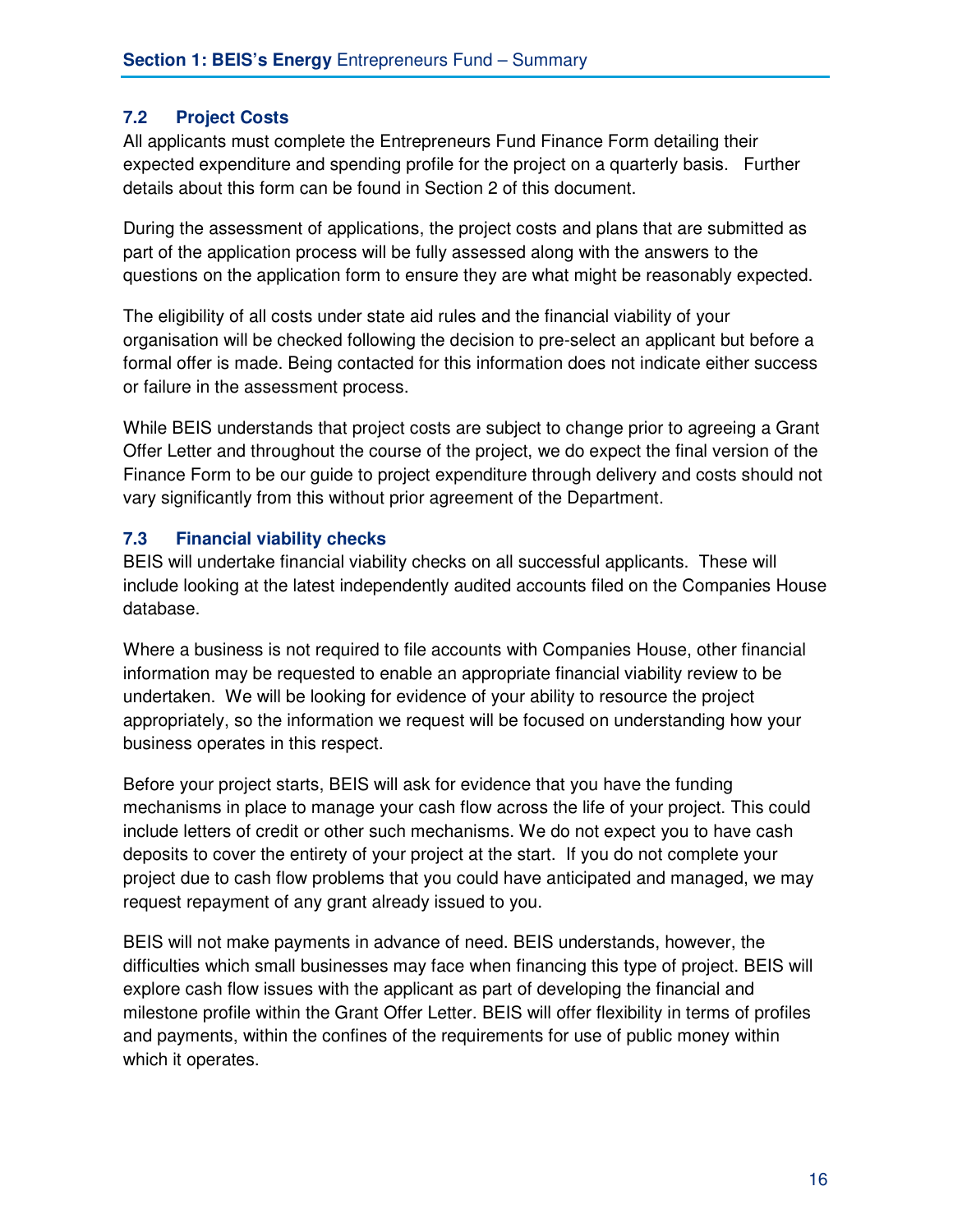#### **7.4 Grant Use**

Grants provided will only cover eligible costs within the meaning of Article 25(3) of the General Block Exemption Regulation. Companies should note that the grant may not be used to subsidise commercial activities and that where BEIS awards a grant for the purpose of the development of commercially usable prototypes or pilot projects, any revenue generated from such commercial use will be deducted from the grant (and, where the grant has already been paid, will be required to be returned to BEIS).

# 8. Assessment Process and Criteria

All applications will be considered against the assessment areas and ranked against each other.

The application form and guidance notes are designed to inform you about the types of information you should provide to BEIS in order for your proposal to be assessed.

For the avoidance of doubt, the individual questions listed under the headings below do not constitute assessment sub-criteria, but are an indication of the kinds of factors that will be taken into account in assessing each aspect of a proposal.

Each application will have to meet a minimum threshold either with regard to impact on climate change or security of supply. An application will not be successful where it does not meet the minimum threshold even if that project scores highly according to the other criteria. Equally, meeting the minimum threshold does not guarantee that an application will be successful.

#### 1. Impact on Climate Change and/or Security of Supply

For this aspect of the proposal assessors will consider a range of questions. These will include (but not be limited to) the following:

To what extent does the proposed project offer a potential impact or contribution towards the UK's 2030 and 2050 carbon reduction targets?

How big are the relative savings against existing products, processes and technologies?

To what extent does the proposed innovation offer a potential impact on security of supply? How does this compare with existing products, processes and technologies?

Further information regarding the type of information to be provided can be found in Section 2, 1.2 of this document.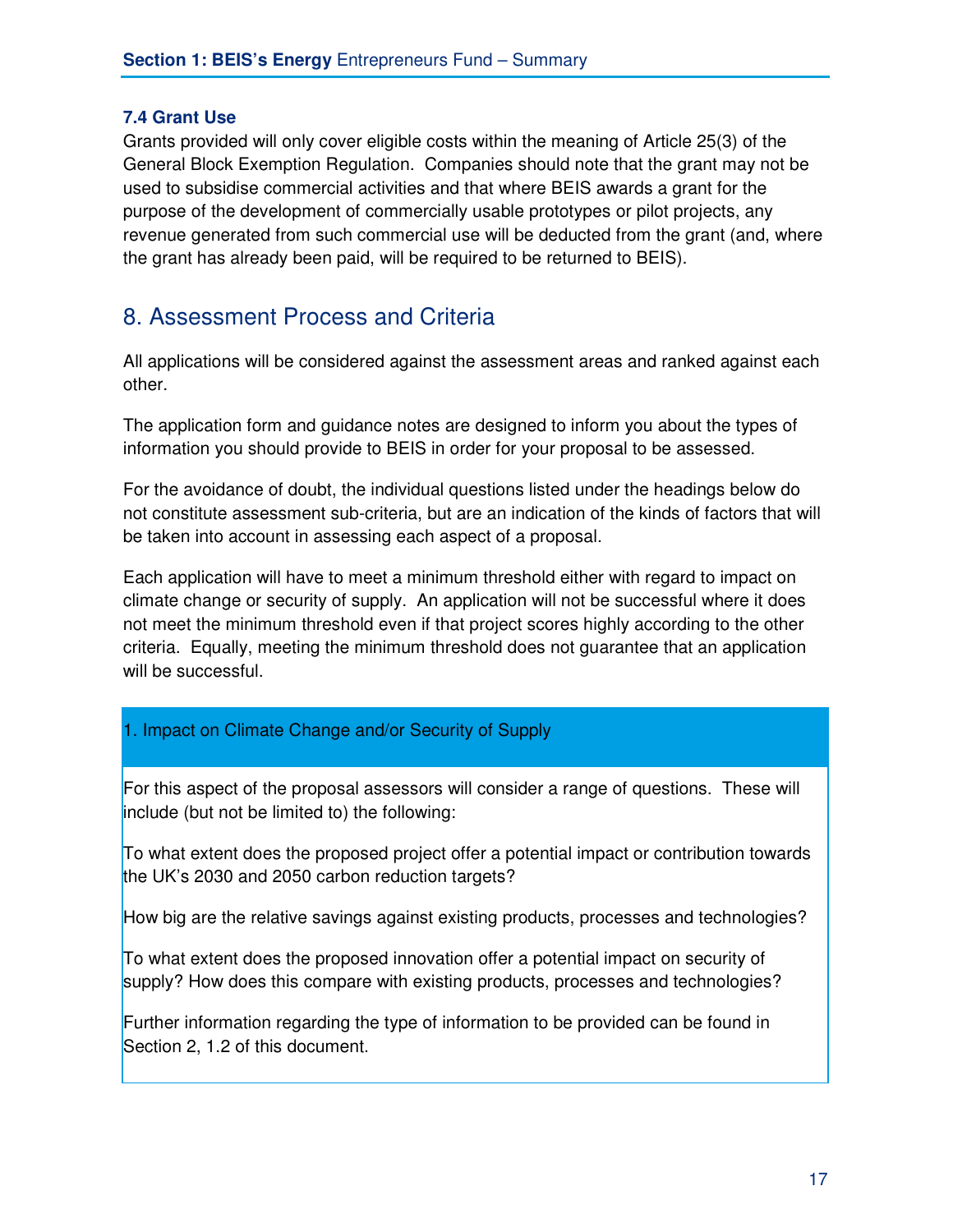In assessing each of the following areas minimum thresholds will be applied and there will be a minimum threshold across all assessment areas below which no funding will be received. We will select projects that offer the best value for money taking account of the following areas:

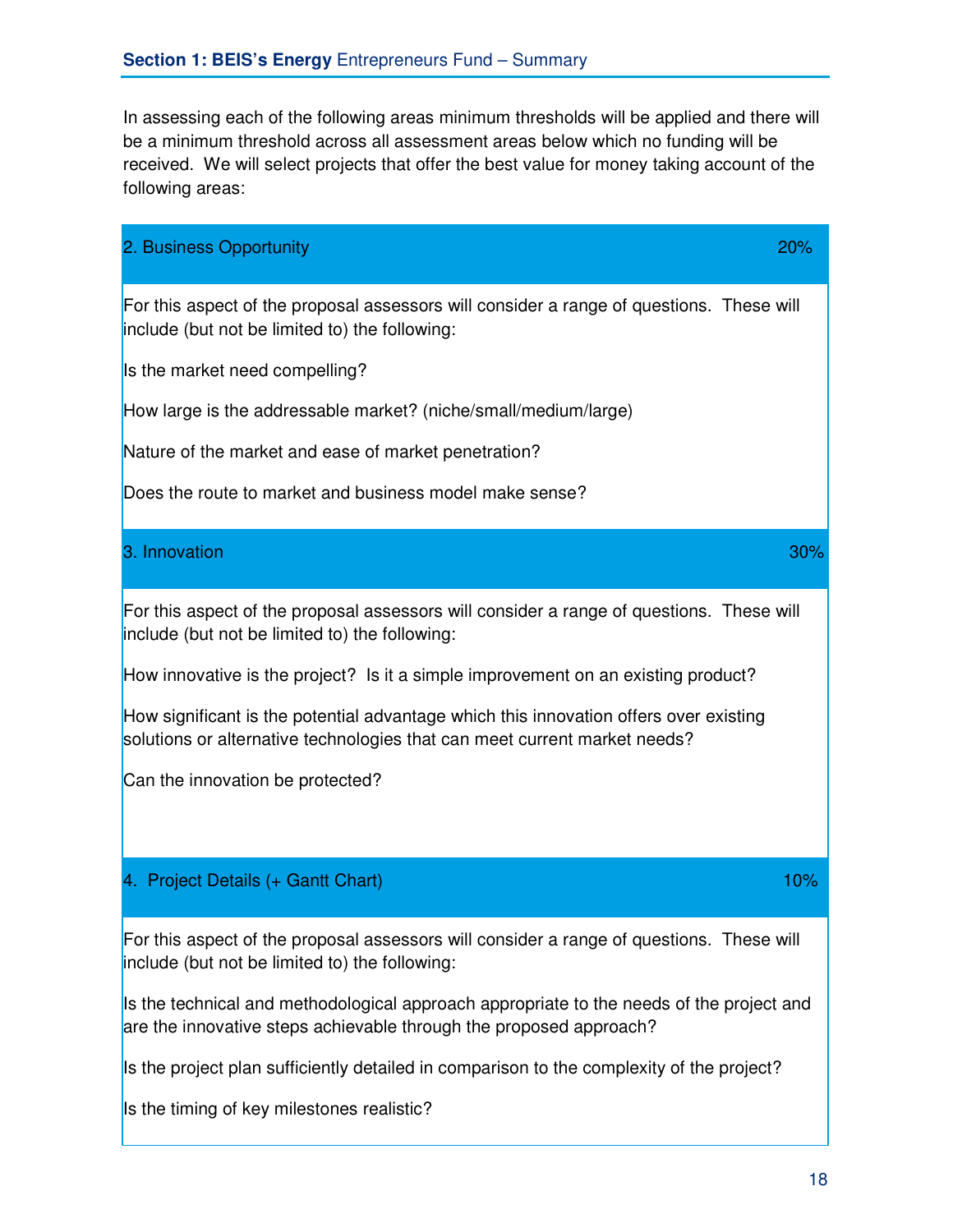Has the applicant demonstrated sufficient resource commitment and capability to undertake the project?

#### 5. Value for money 30%

For this aspect of the proposal assessors will consider a range of questions. These will include (but not be limited to) the following:

Is the budget realistic for the scale and complexity of the project?

Has the applicant provided a realistic budget breakdown?

To what extent does the project provide match-funding?

Do the work packages align with the predicted spend profile shown on the finance form?

How strong is the case for added value of public funding?

How strong is the case for reducing the costs of meeting the UK's emissions targets?

Assessors will also consider whether or not the proposal offers a good value for money proposition.

#### 6. Experience and Skills 10% and  $\sim$  10% and  $\sim$  10% and  $\sim$  10%

For this aspect of the proposal assessors will consider a range of questions. These will include (but not be limited to) the following:

Does the business have the right, available mix of skills and experience to deliver the project successfully?

Is appropriate use being made of sub-contractors where in-house skills are either insufficient or not available in the right timeframe?

Where sub-contractors are being used, does the management team have experience of managing external contractors? Can any skills gaps be addressed by the incubation support?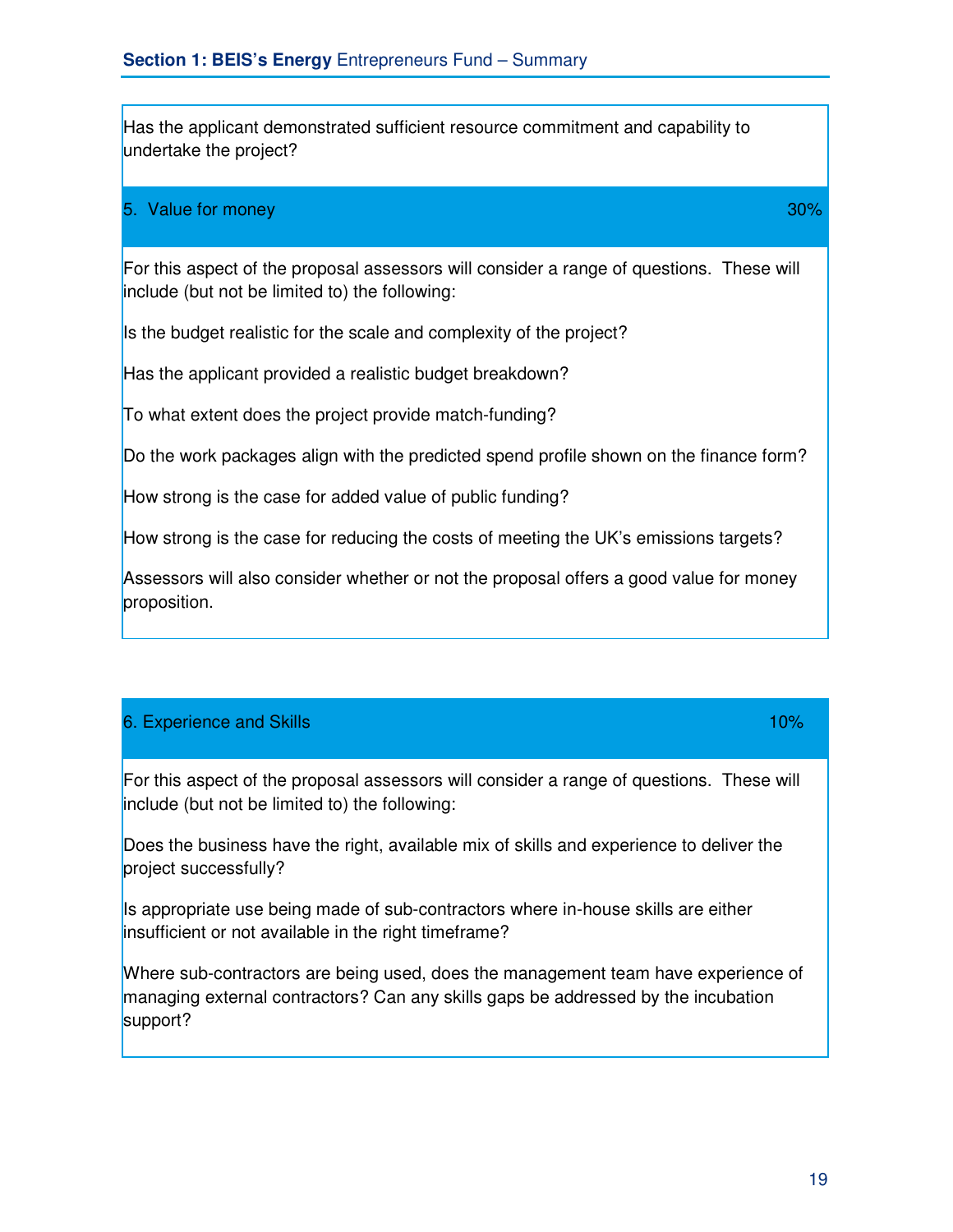### 9. Notification

Applicants will be informed by email whether their application has been successful, subject to compliance with the terms and conditions of the Conditional Offer that will be received and successful completion of the Incubation Planning meeting.

BEIS may wish to publicise the results of the scheme which would include engagement with the media. At the end of the application and assessment process, BEIS may issue a press release or publish a notice on its website. These may, for example, outline the overall results of competitions and describe some of the projects to be funded.

Some organisations may want their activities to remain confidential and you will be given a chance to opt out of any involvement in media relations activity and further case study coverage of projects, should you see this as being absolutely necessary. However, the public description of the project you provide in your application will be made available in the public domain if your application is successful, and you are not able to opt out of the project description being published.

Any organisation that wishes to publicise its project, at any stage, must contact the Project Manager of the Energy Entrepreneurs Fund at BEIS before doing so.

### 10. Feedback, re-application and right of appeal

A short summary of key feedback regarding the applications will be provided to all applicants, this feedback will be based on the comments of technical assessors and the Investment Advisory Panel. No additional feedback will be provided and there will be no further discussion on the application.

The feedback from the assessors is intended to be constructive. Comments are not a check list of points which must be answered or argued in a resubmitted application as the assessors may be different and it is your decision as to whether you act on the suggestions made.

### 11. Confidentiality and Freedom of Information

Where any request is made to BEIS under the Freedom of Information Act 2000 ("FOIA") for the release of information relating to any project or applicant, which would otherwise be reasonably regarded as confidential information, then BEIS will notify you of the request as soon as we become aware of it. An applicant must acknowledge that any lists or schedules provided by it outlining information it deems confidential or commercially sensitive are of indicative value only and that BEIS may nevertheless be obliged to disclose information which the applicant considers confidential.

As part of the application process all applicants are asked to submit a public description of the project. This should be a public facing form of words that adequately describes the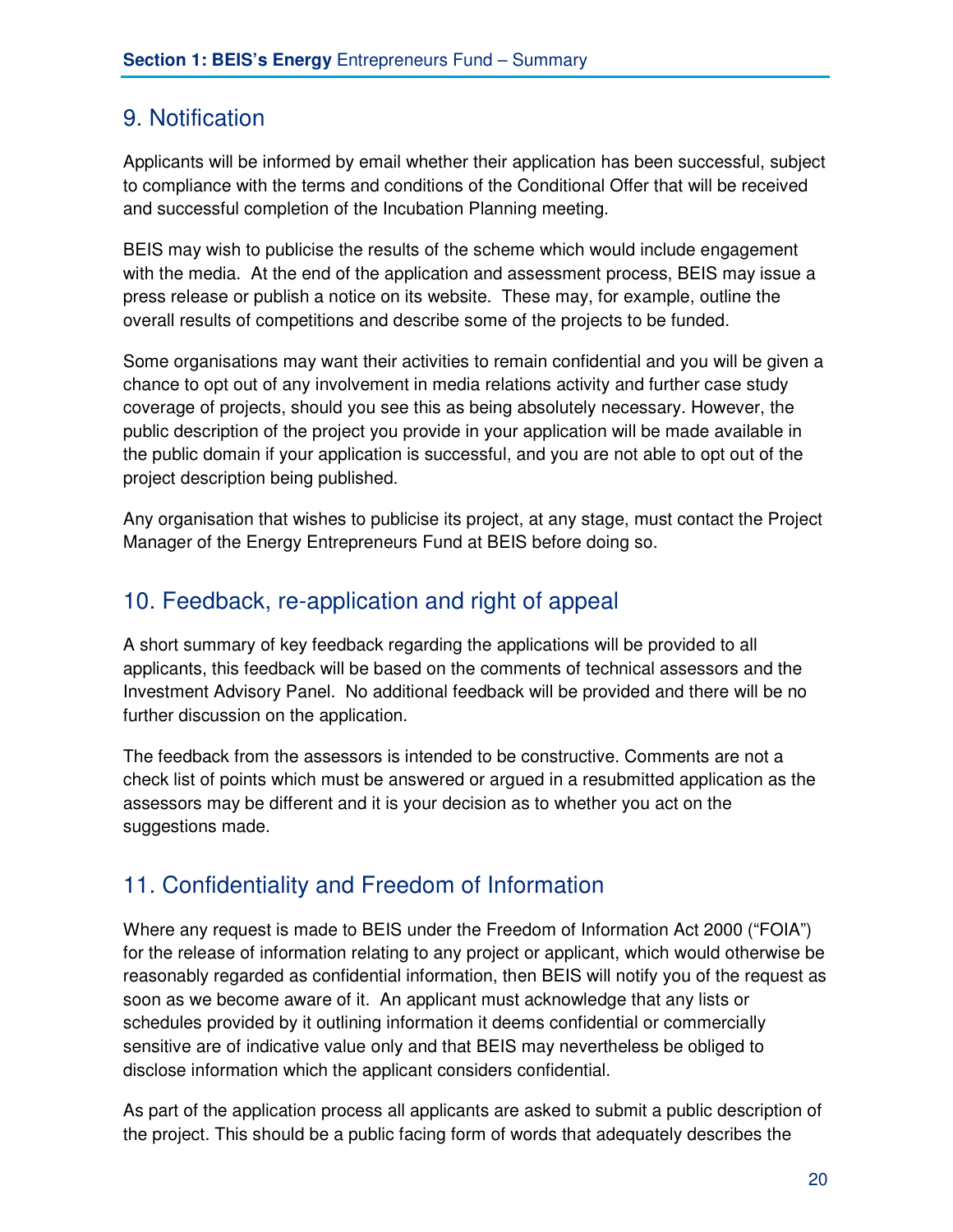project but that does not disclose any information that may impact on Intellectual Property (IP), is confidential or commercially sensitive. The titles of successful projects, names of organisations, amounts awarded and the description of the project may be published once the award is confirmed as final.

All assessors used during the assessment of applications will be subject to a confidentiality agreement.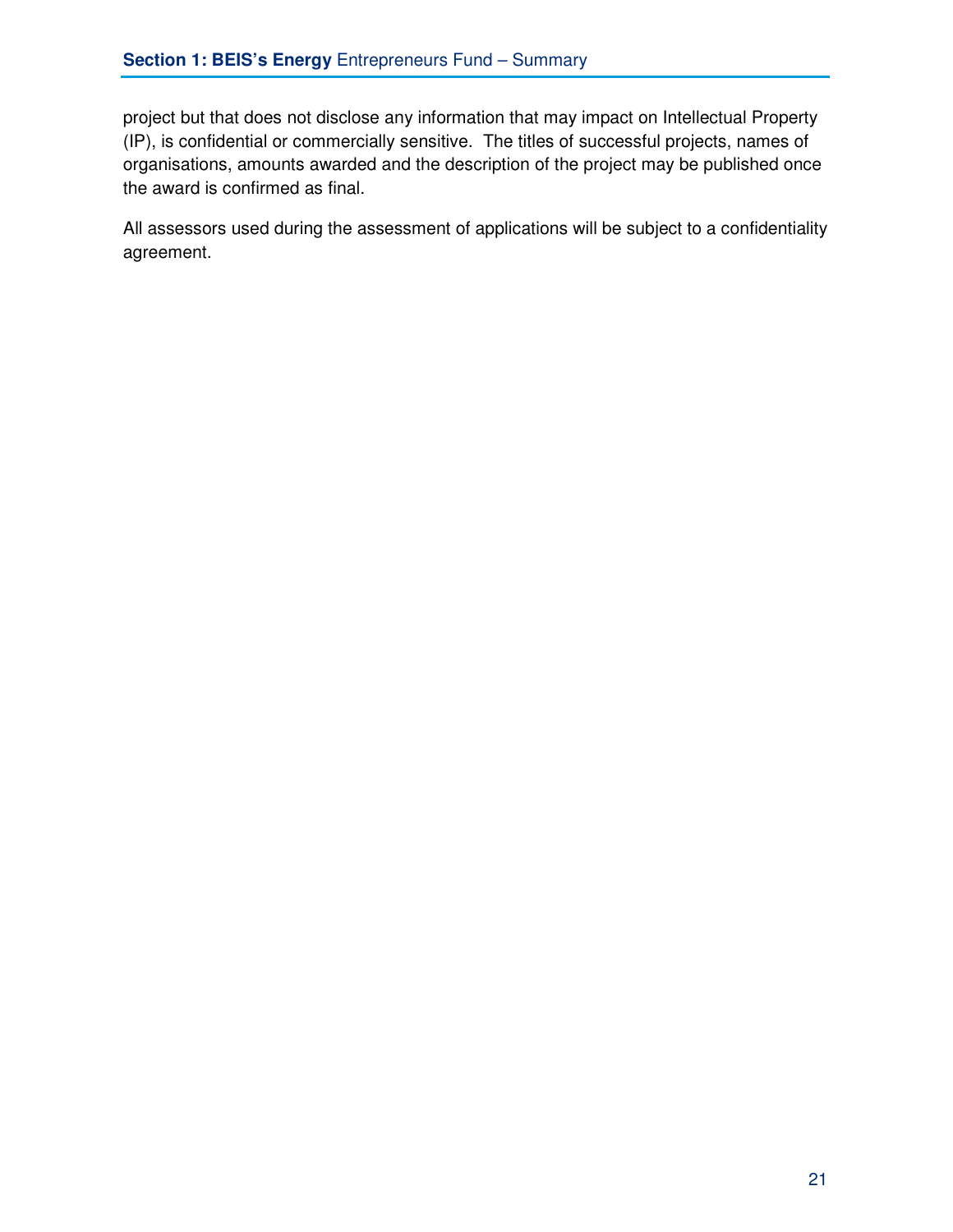# Section 2 - Completion of the Application and Finance Forms

# 1. Completion of the Application Form

This section aims to guide you through the completion of the Entrepreneurs Fund Application Form. It is important that a response is provided to every question. This guidance is intended to explain what type of information applicants should consider providing to BEIS in order to assess their application effectively.

Applications will be judged based on the information provided in the application form and any supporting information provided. There will not be the opportunity to enter into discussion about your project with the assessors or BEIS. These guidance notes are not intended to be exhaustive; applicants are expected to develop their own responses based on your own skills, knowledge and experience. You are encouraged to be concise and to the point whilst providing all the necessary and relevant information.

Throughout the form there are grey boxes, in order to answer the question or provide information you should simply click on the box and begin typing or select from the dropdown menu. Questions do have character limits and when the text has reached the character limit you will not be able to add any further information and the text must be edited to fit within the character limit.

Any graphs, diagrams or supporting evidence that you are providing to support your application should be attached to your submission

#### **1.1 Summary Information, Contact Details and Business Information**

| <b>Section/Field</b>        | Guidance                                                                        |
|-----------------------------|---------------------------------------------------------------------------------|
| Summary Information         |                                                                                 |
| <b>Project Title</b>        | A brief title that can be used to summarise the project                         |
| <b>Estimated start date</b> | Select the month you would propose to start work assuming<br>successful funding |

The initial section of the application asks you to provide details about your organisation.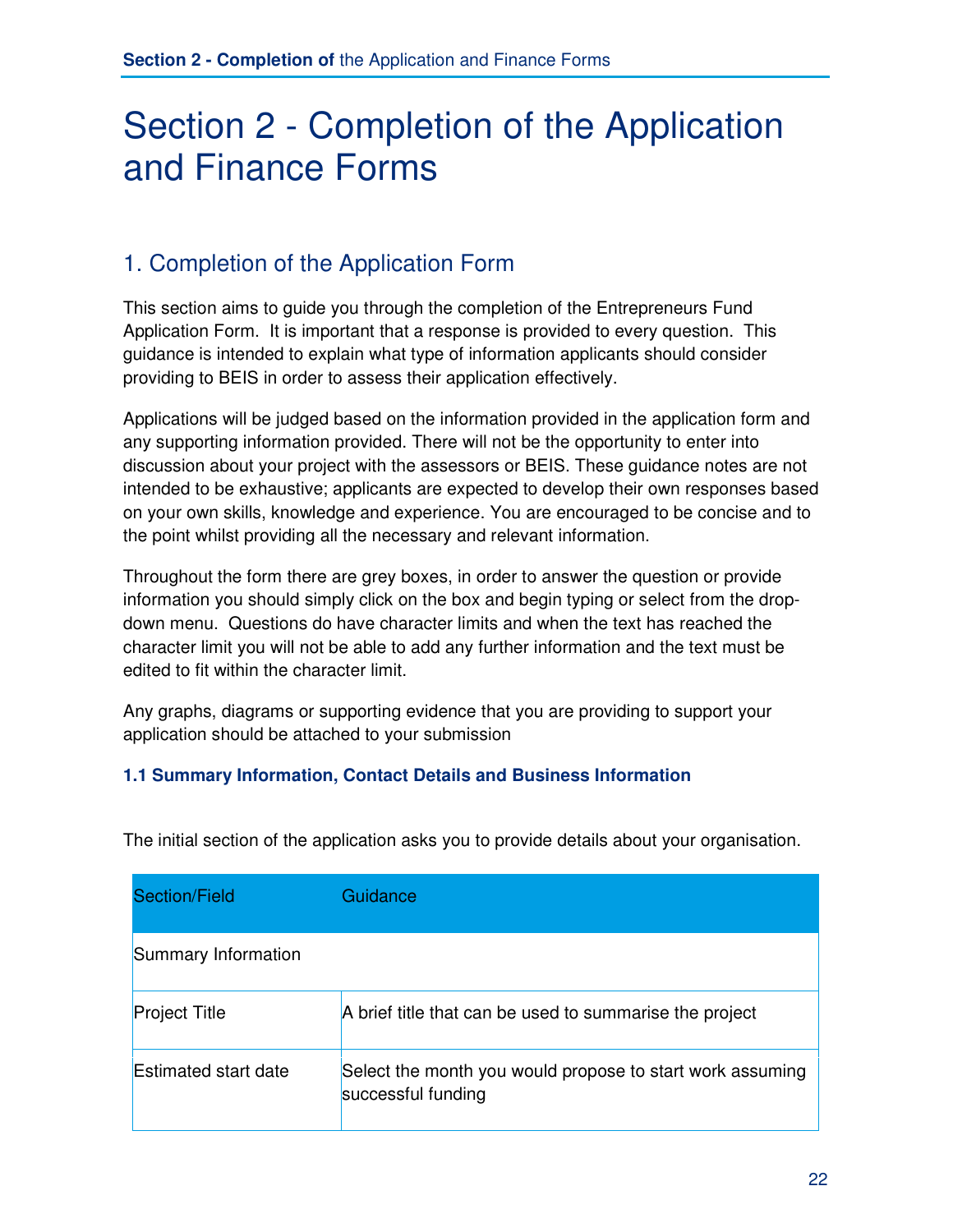| <b>Project duration</b>    | Enter the expected duration in months, taking into<br>consideration the maximum project length of 36 months                                                            |
|----------------------------|------------------------------------------------------------------------------------------------------------------------------------------------------------------------|
| <b>Total Project Costs</b> | This figure should match the figure calculated in the<br>Entrepreneurs Fund Finance Form. It should be the total<br>value of the project including all eligible costs. |

| <b>Section/Field</b>                         | Guidance                                                                                                                                                                                                                                                                                                                                                |
|----------------------------------------------|---------------------------------------------------------------------------------------------------------------------------------------------------------------------------------------------------------------------------------------------------------------------------------------------------------------------------------------------------------|
| Company contribution                         | This is the amount of total eligible project costs that you will<br>be paying from your own resources/private sector investment<br>into the project.                                                                                                                                                                                                    |
| <b>BEIS Grant Applied for</b>                | This is the amount you will be asking for from the BEIS. You<br>should ensure that you do not request a grant higher than<br>the maximum allowed, taking into account all public sector<br>funding for the project.                                                                                                                                     |
| Is this a collaborative<br>project?          | If you are applying collaboratively please provide details of<br>the partner organisations in the Entrepreneur Fund Partner<br>Details Form. You should also submit to BEIS a copy of the<br>collaboration or joint venture agreement that you propose to<br>work under. Sub-contracting work to a third party does not<br>classify as a collaboration. |
| <b>Contact Details</b>                       | Name and details of the person who will be the main point of<br>contact for the application process                                                                                                                                                                                                                                                     |
| <b>Organisation Name</b>                     | Provide the full registered name of the organisation applying<br>for funding                                                                                                                                                                                                                                                                            |
| <b>Business Type</b>                         | Please select from the drop down menu                                                                                                                                                                                                                                                                                                                   |
| Number of employees<br>(including directors) | Number of staff in your organisation (this will help us confirm<br>the nature of your company)                                                                                                                                                                                                                                                          |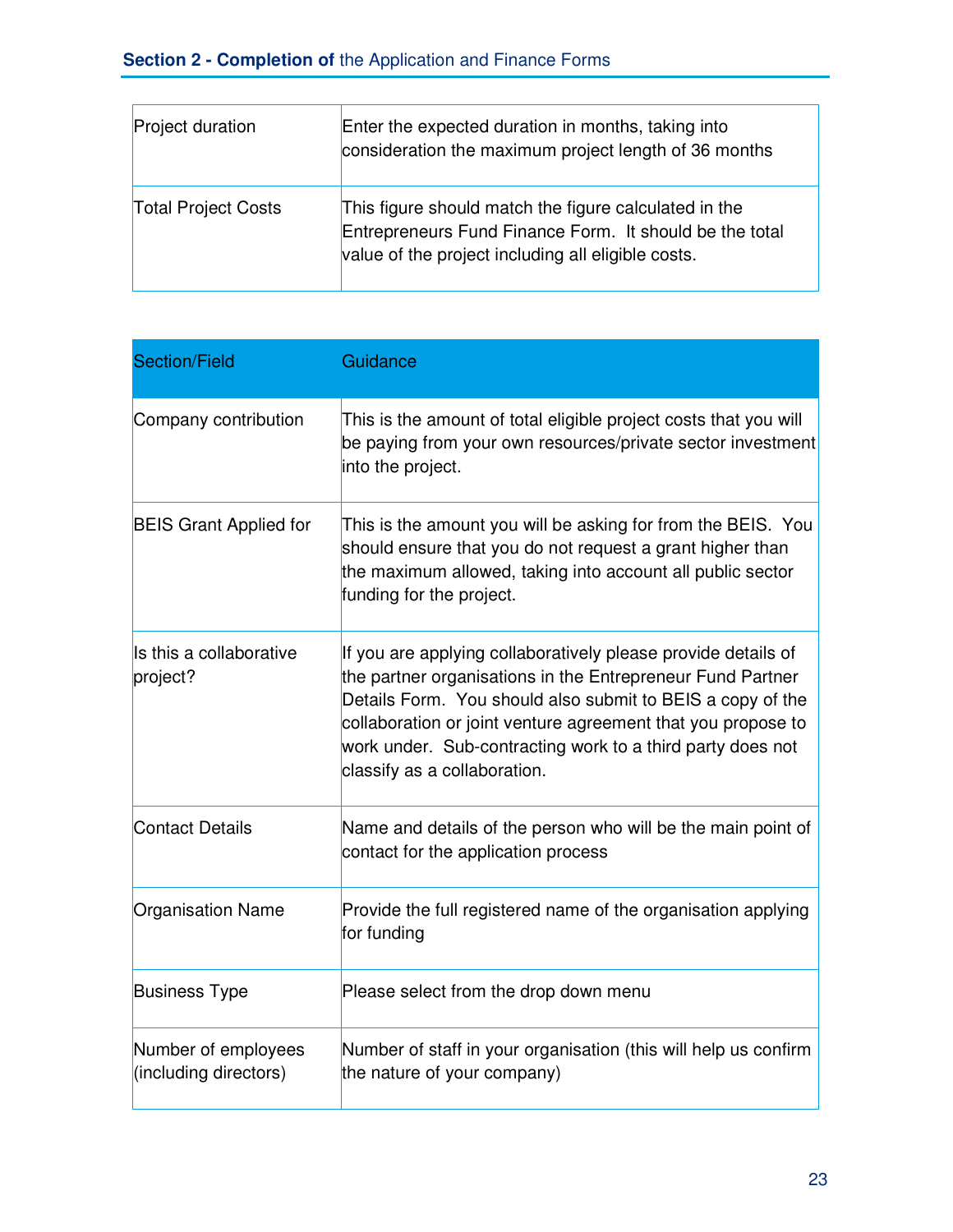| Turnover (in most recent<br>annual accounts)                                                                          | Please provide your most recent turnover figure from annual<br>accounts and the date of those accounts                                                                                                                                                                                                                                                                             |
|-----------------------------------------------------------------------------------------------------------------------|------------------------------------------------------------------------------------------------------------------------------------------------------------------------------------------------------------------------------------------------------------------------------------------------------------------------------------------------------------------------------------|
| <b>Balance Sheet Total</b>                                                                                            | Please provide your most recent balance sheet total (total<br>assets net of depreciation) and the date of the calculation.                                                                                                                                                                                                                                                         |
| parent company?                                                                                                       | Does the business have a We need to understand if there any significant shareholders<br>in your business. The parent company details should be<br>provided in the Parent Company details section.                                                                                                                                                                                  |
| How is your business<br>currently funded?                                                                             | Please select all the types of funding that your company has<br>received to date                                                                                                                                                                                                                                                                                                   |
| support received in past 5<br>years, or currently in<br>process in support of this<br>project or related<br>projects? | Please list all public sector Please provide full details of other public funding that you<br>have received, including but not limited to grants and<br>investments, in the past 5 years, in relation to this, or related,<br>projects. Related projects means any project using resources<br>or assets (including intellectual property) which are being<br>used by this project. |
|                                                                                                                       | Please include any grants that have been used to reach this<br>point in the development process and are now completed or<br>close to completion.                                                                                                                                                                                                                                   |
| Are you applying as an<br>'small innovative start-up'<br>(Article 22)?                                                | If you are applying under this GBER State Aid rule. You<br>must indicate that you comply with the financial obligation<br>rules by providing the relevant information.                                                                                                                                                                                                             |
| Are you applying as an<br>R&D project (Article 25)?                                                                   | If you are applying under this GBER block exemption, then<br>please select this option and then select which element of<br>Article 25 you are applying under.                                                                                                                                                                                                                      |

| Section/Field                        | Guidance                                                                                                                                                                                                                                                   |
|--------------------------------------|------------------------------------------------------------------------------------------------------------------------------------------------------------------------------------------------------------------------------------------------------------|
| Public Description of the<br>Project | This should be a brief, public facing description the project $-$<br>no more than 1500 characters $-$ using language that can be<br>understood by people without specialist knowledge or<br>expertise. It should explain why the project is innovative and |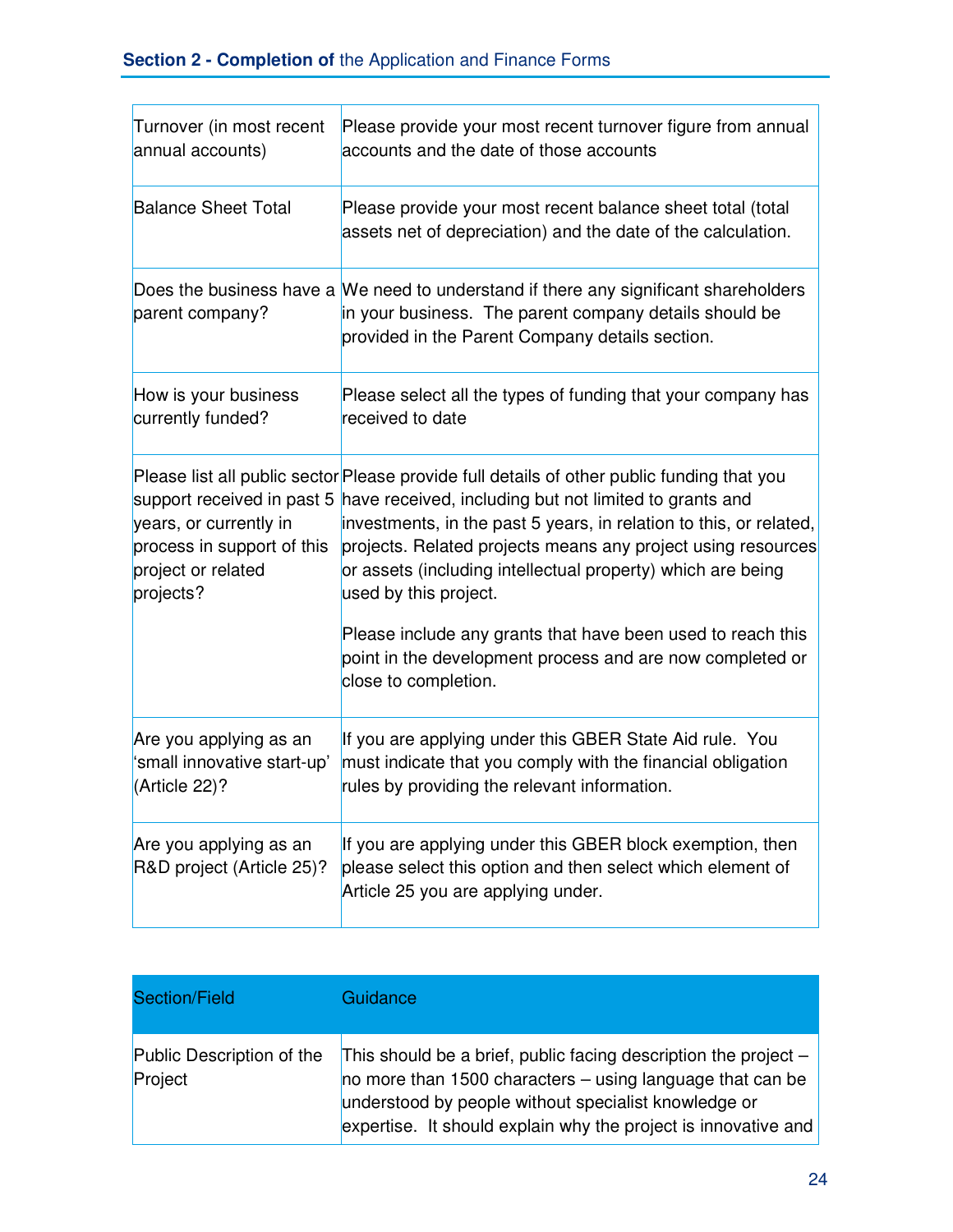| describe the key aims and objectives. BEIS reserves the<br>right to amend the description before publication if<br>necessary, but will consult you about any changes.  |
|------------------------------------------------------------------------------------------------------------------------------------------------------------------------|
| This should not contain reference to any intellectual property<br>as this description will be made available to the public<br>domain if the application is successful. |

#### **1.2 Section 1 - Impact on Climate Targets and/or Security of Supply**

This section focuses on the impact on climate targets and/or security of supply that you believe your innovation will have.

Any data or references that might help to support your answer that cannot be included in the application form should be provided to BEIS as a separate attachment. These may include for example tables of data, diagrams.

| <b>Section/Field</b>                                                                                                                                                           | Guidance                                                                                                                                                                                                                                                                                                                                                                                                                                                                                                                                                                                            |
|--------------------------------------------------------------------------------------------------------------------------------------------------------------------------------|-----------------------------------------------------------------------------------------------------------------------------------------------------------------------------------------------------------------------------------------------------------------------------------------------------------------------------------------------------------------------------------------------------------------------------------------------------------------------------------------------------------------------------------------------------------------------------------------------------|
| How will the innovation<br>impact on carbon targets<br>and/or security of supply<br>and over what timescale?<br>Attempt to quantify the<br>impact your innovation<br>may have. | Applicants should highlight how their innovation will make an<br>impact on climate change targets. For example:<br>is it through change in user behaviour resulting in reduced<br>energy usage<br>does the innovation reduce the cost of installation and/or<br>maintenance for existing equipment<br>improved performance characteristics of a component or a                                                                                                                                                                                                                                      |
|                                                                                                                                                                                | material leading to greater efficiency<br>Applicants should attempt to quantify the potential impacts.<br>Using data provided in previous sections around market size,<br>share and assumptions around market penetration they<br>should highlight the potential for carbon or energy savings.<br>Where impacts are around cost reductions and savings the<br>size and scale of these should be estimated.<br>They should identify the timescales over which the impact<br>will take place taking into account when the innovation would<br>expect to reach market and its uptake within the market |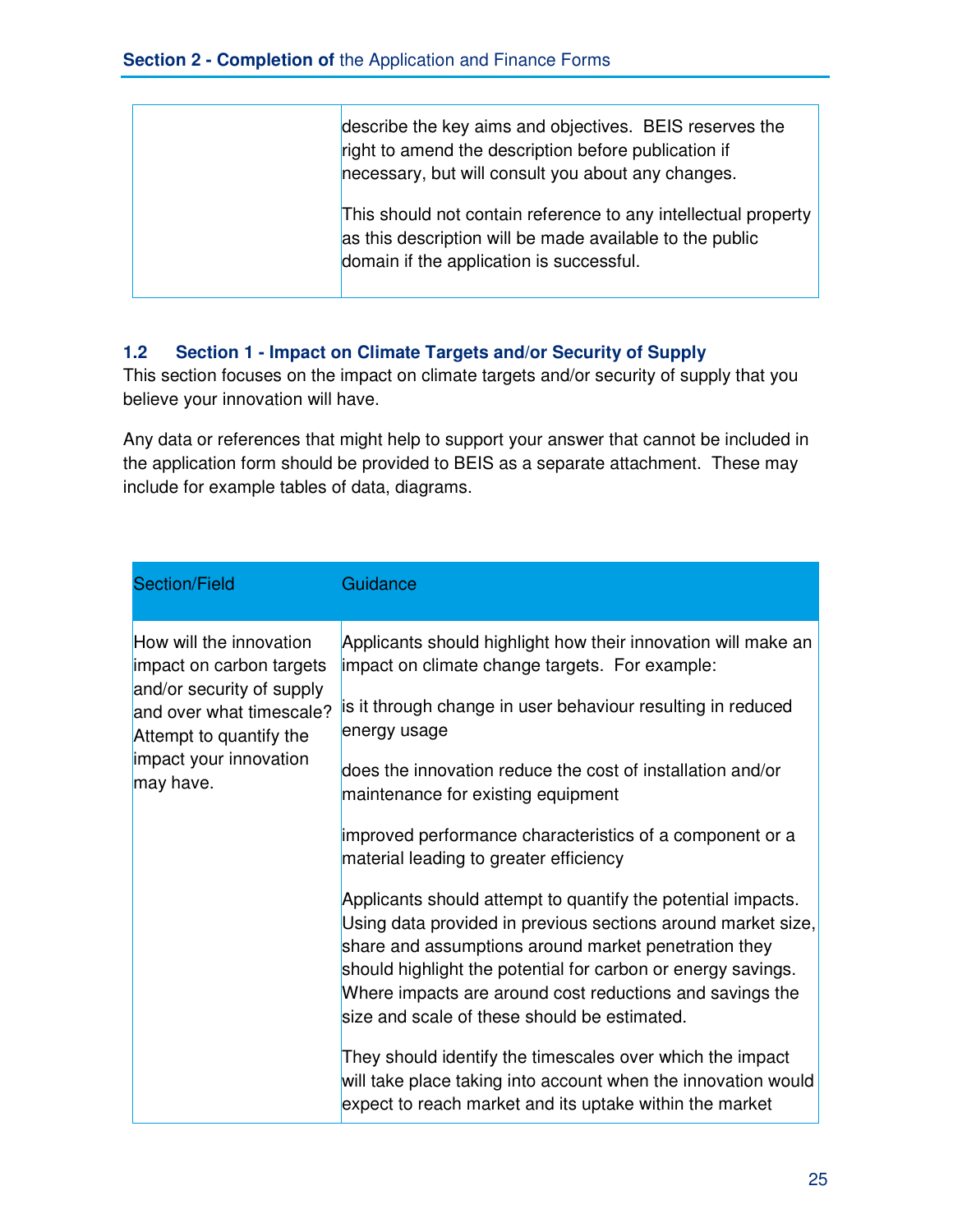| place.                                                                                                                                                                                                                                                                                                                                                                                                                                                                                            |
|---------------------------------------------------------------------------------------------------------------------------------------------------------------------------------------------------------------------------------------------------------------------------------------------------------------------------------------------------------------------------------------------------------------------------------------------------------------------------------------------------|
| Applicants should consider whether any technologies that<br>are currently being developed will supersede their innovation.<br>These technologies should be highlighted and the potential<br>impact on the timescales considered.                                                                                                                                                                                                                                                                  |
| Where possible, applicants should also provide relative data<br>against existing technologies, products or processes to<br>highlight the comparative savings.                                                                                                                                                                                                                                                                                                                                     |
| Applicants should outline their methodology and any<br>assumptions they are making.                                                                                                                                                                                                                                                                                                                                                                                                               |
| Applicants may also wish to consider calculating the payback<br>period for the innovation to demonstrate the benefits of their<br>innovation. Applicants may also wish to consult BEIS's<br>guidance for valuation of energy use and greenhouse gas<br>emissions at the link below. This provides data and<br>information and a toolkit for calculating the impact of changes<br>in energy usage.<br>http://www.decc.gov.uk/en/content/cms/about/ec_social_res/i<br>ag guidance/iag guidance.aspx |

#### **1.3 Section 2 - Business Proposition**

This section focuses on the business opportunity that you believe exists, the potential return on investment and the products, processes or outcomes from the project and how you plan to derive value from them.

| Section/Field         | Guidance                                                                                                                  |
|-----------------------|---------------------------------------------------------------------------------------------------------------------------|
| What is the business  | You should outline the business opportunity that you have                                                                 |
| opportunity that this | identified and what you need to do to address it successfully,                                                            |
| proposal addresses?   | within the desired timeframe and cost.                                                                                    |
| What is the size and  | You should describe the particular problem or issue that is                                                               |
| nature of the market  | facing your business, marketplace or customers that your                                                                  |
| opportunity for this  | innovation addresses. You should outline how the outcomes                                                                 |
| innovation?           | of the project will help address these problems and issues.                                                               |
|                       | If you have customers or potential customers already in place<br>these should be identified and evidence of their support |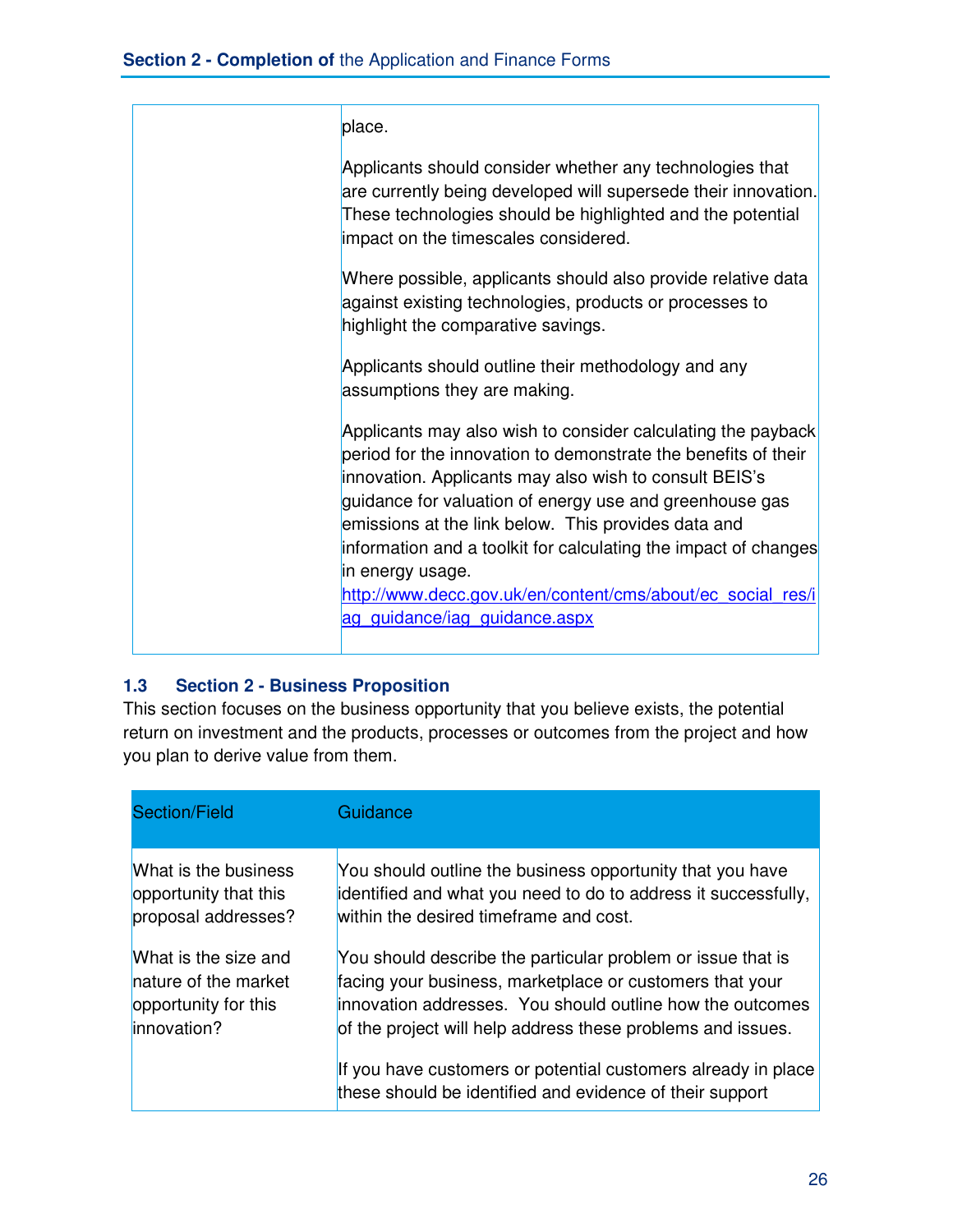| provided.                                                                                                                                                                                                                                        |
|--------------------------------------------------------------------------------------------------------------------------------------------------------------------------------------------------------------------------------------------------|
| You should describe the size of the market opportunities that<br>this project might open up, including details of:                                                                                                                               |
| Current nature of the specific market(s) at which the project is<br>targeted (e.g. is it characterised by price competition amongst<br>commoditised suppliers? Is it dominated by a single leading<br>firm? Is it a UK market or a global one?); |
| The dynamics of this market including quantifying its current<br>size, value, actual and predicted growth rates;                                                                                                                                 |
| The projected market share for the project outcome, with<br>justification in the light of any potential competitors;                                                                                                                             |
| You should:                                                                                                                                                                                                                                      |
| describe and clearly quantify the return on investment that the<br>project could achieve and provide relevant evidence                                                                                                                           |
| provide evidence for your statements about the addressable<br>market for project outcomes                                                                                                                                                        |
| outline your strategy for developing market share.                                                                                                                                                                                               |
| For highly innovative projects where the market may be<br>unexplored, you should explain:                                                                                                                                                        |
| what the route to market could or might be;                                                                                                                                                                                                      |
| what its size might be, is national, global?; and                                                                                                                                                                                                |
| how the project will seek to explore the market potential                                                                                                                                                                                        |
| what sources you have used to reassure yourself that<br>sufficient demand exists to justify the investment                                                                                                                                       |

| the project be exploited?                       | How will the outcomes of Applicants should list the potential exploitable outcomes of<br>the project such as: |
|-------------------------------------------------|---------------------------------------------------------------------------------------------------------------|
| What business model will<br>your company use to | <b>Products or services</b>                                                                                   |
| generate value from the                         | Processes                                                                                                     |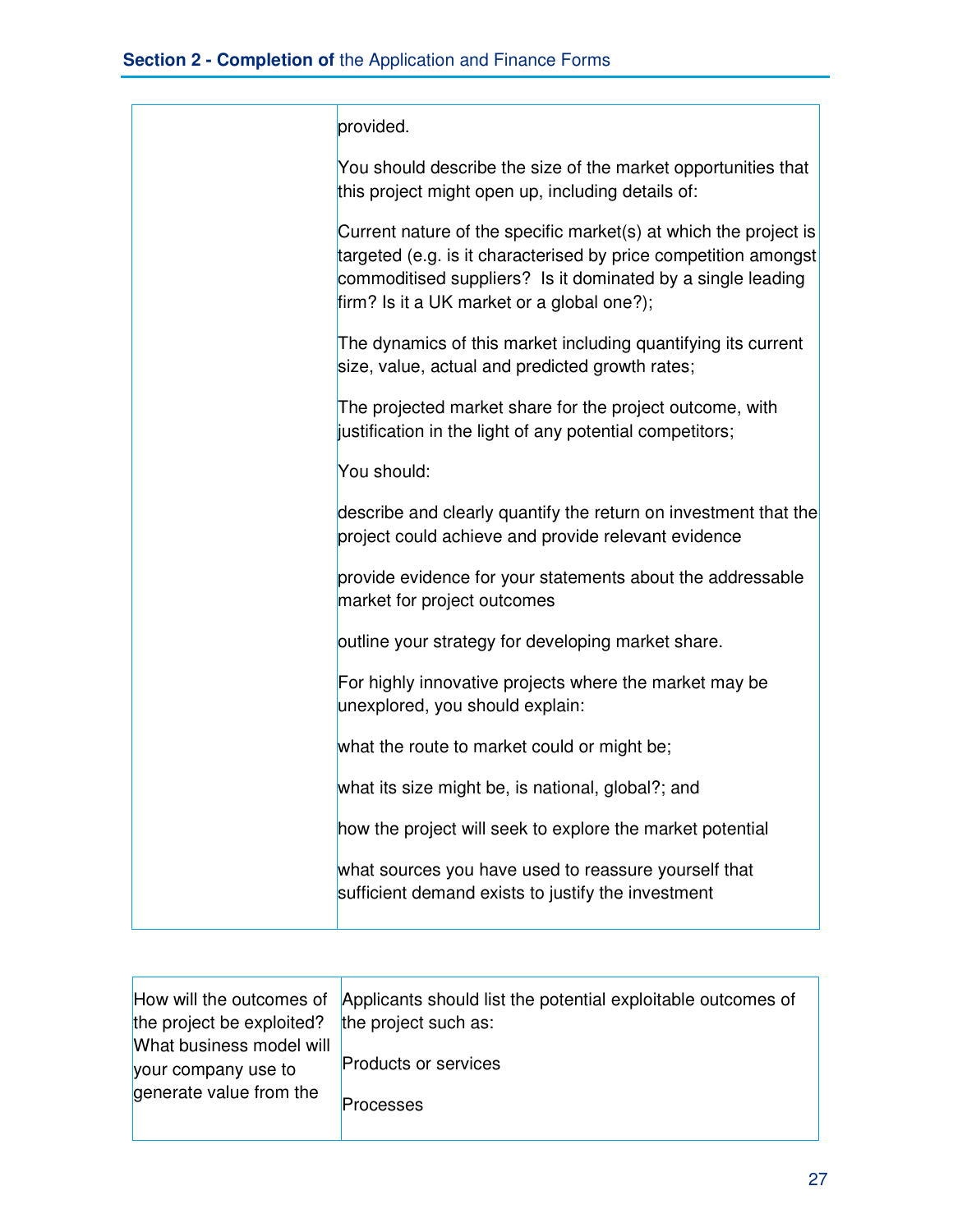#### **Section 2 - Completion of** the Application and Finance Forms

| linnovation? | Applications                                                                                                                                                                                                                                                                         |
|--------------|--------------------------------------------------------------------------------------------------------------------------------------------------------------------------------------------------------------------------------------------------------------------------------------|
|              | You should describe how these outcomes will be exploited<br>including where applicable protection of intellectual property<br>rights, reconfiguration of the value system, changes to<br>business models and business processes and other methods<br>of exploitation and protection. |
|              | In addition to the immediate practical exploitation of the<br>outcomes, you should identify and quantify the likely impacts<br>of a successful project on your business and indicate the<br>timelines over which these impacts will be realised.                                     |

#### **1.4 Section 3 – Innovation**

| <b>Section/Field</b>                                                                                      | Guidance                                                                                                                                                                                                                                                                                                                                                                                                                                                                                                           |
|-----------------------------------------------------------------------------------------------------------|--------------------------------------------------------------------------------------------------------------------------------------------------------------------------------------------------------------------------------------------------------------------------------------------------------------------------------------------------------------------------------------------------------------------------------------------------------------------------------------------------------------------|
| How significant is the                                                                                    | You should clearly identify the extent to which the project is<br>potential advantage which innovative both commercially and technically.                                                                                                                                                                                                                                                                                                                                                                          |
| this innovation offers over<br>existing solutions or<br>alternative technologies<br>that can meet current | The timeliness and novelty of the research aspects of the<br>project should be highlighted and explained in an<br>industrial/business context.                                                                                                                                                                                                                                                                                                                                                                     |
| market needs?                                                                                             | You should describe the evidence you have to substantiate<br>your belief that the intended work is innovative – this should not<br>be based on your opinion alone. Evidence could include the<br>results of patent searches, competitor analyses, literature<br>surveys etc. If applicable, you also should briefly outline your<br>own background IPR, as related to the project. You should also<br>include any data that you may already have collected that<br>demonstrates the performance of the innovation. |
| Technology readiness<br>level                                                                             | These indicate the level of maturity of the product or process.<br>Using the guidance in Appendix 2, applicants should choose<br>the TRL they feel most appropriate to their proposal. The TRL<br>chosen should be supported by the information provided in the<br>next question.                                                                                                                                                                                                                                  |
| to date? What stage of<br>development is the<br>innovation at?                                            | What work has been done You should detail what has been done to date, (lab or bench<br>demos, component tests, development prototypes, engineering<br>or operational prototypes) and over what timescale.                                                                                                                                                                                                                                                                                                          |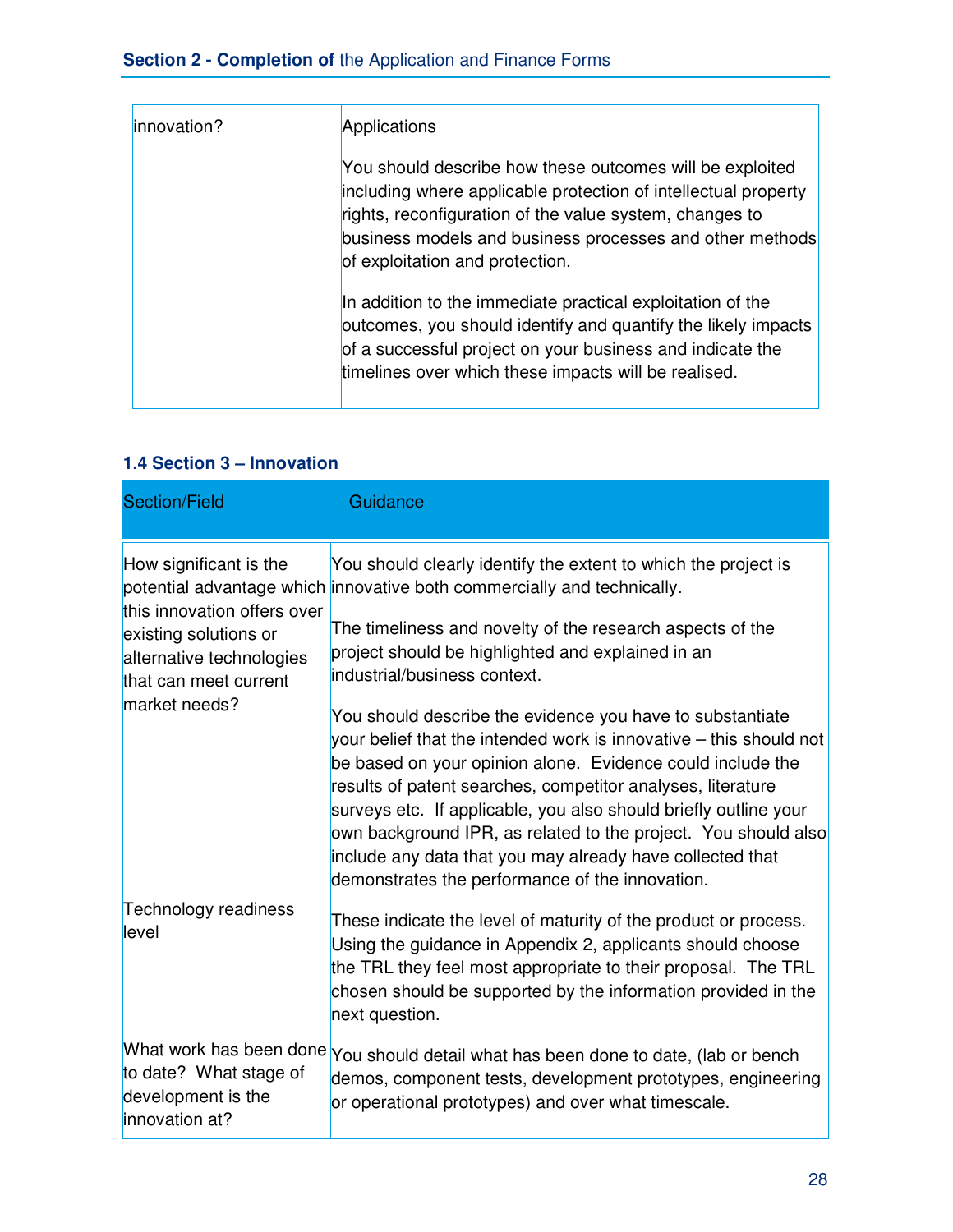| What is the latest position with the innovation and where is it<br>located? If you were showing the innovation to us today, what<br>would we see? |
|---------------------------------------------------------------------------------------------------------------------------------------------------|
| Outline any results that you have to date and any sources of<br>technology you have used.                                                         |

#### **1.5 Section 4 - Project Plans**

This section focuses on what work you plan to do during your project, the key milestones and timings, risks associated with the project and how you propose to manage the project. A project Gantt chart (or similar) should also be submitted as a separate file. The details provided below should match what is provided in the Gantt chart.

Any data or references that might help to support your answers that cannot be included in the application form should be provided to BEIS as a separate attachment. These may include for example tables of data, diagrams.

| <b>Section/Field</b>                                                                                                                                                                                                                     | Guidance                                                                                                                                                                                                                                                                                                                                                                                                                                                                                                                                                                                                                                                                                                                                                                                                                                                                                                                                                                                           |
|------------------------------------------------------------------------------------------------------------------------------------------------------------------------------------------------------------------------------------------|----------------------------------------------------------------------------------------------------------------------------------------------------------------------------------------------------------------------------------------------------------------------------------------------------------------------------------------------------------------------------------------------------------------------------------------------------------------------------------------------------------------------------------------------------------------------------------------------------------------------------------------------------------------------------------------------------------------------------------------------------------------------------------------------------------------------------------------------------------------------------------------------------------------------------------------------------------------------------------------------------|
| What is the technical<br>approach that is being<br>taken to solve the<br>problem? What work do<br>you propose to do in your<br>project? Identify other<br>organisations or<br>contract/work with and<br>how the work will be<br>managed. | You should provide an overview of the technical approach<br>you propose to take including the main objectives including<br>an estimate of the minimum level of technical or cost<br>performance that the proposed project needs to demonstrate<br>(how big a step is this?)<br>As part of this you should include rival technologies and<br>individuals that you plan to alternate R&D strategies that could be used and explain why<br>the approach you have chosen will provide better outcomes.<br>You should also describe the programme of work you intend<br>to undertake with the funding. This includes demonstrating<br>sufficient resource commitment and capability to undertake<br>the project, with clear management reporting lines identified.<br>Describing the main work packages identifying who will be<br>carrying these out and outlining the resource and<br>management requirements and highlighting any sub-<br>contracted work and how you propose to manage the project. |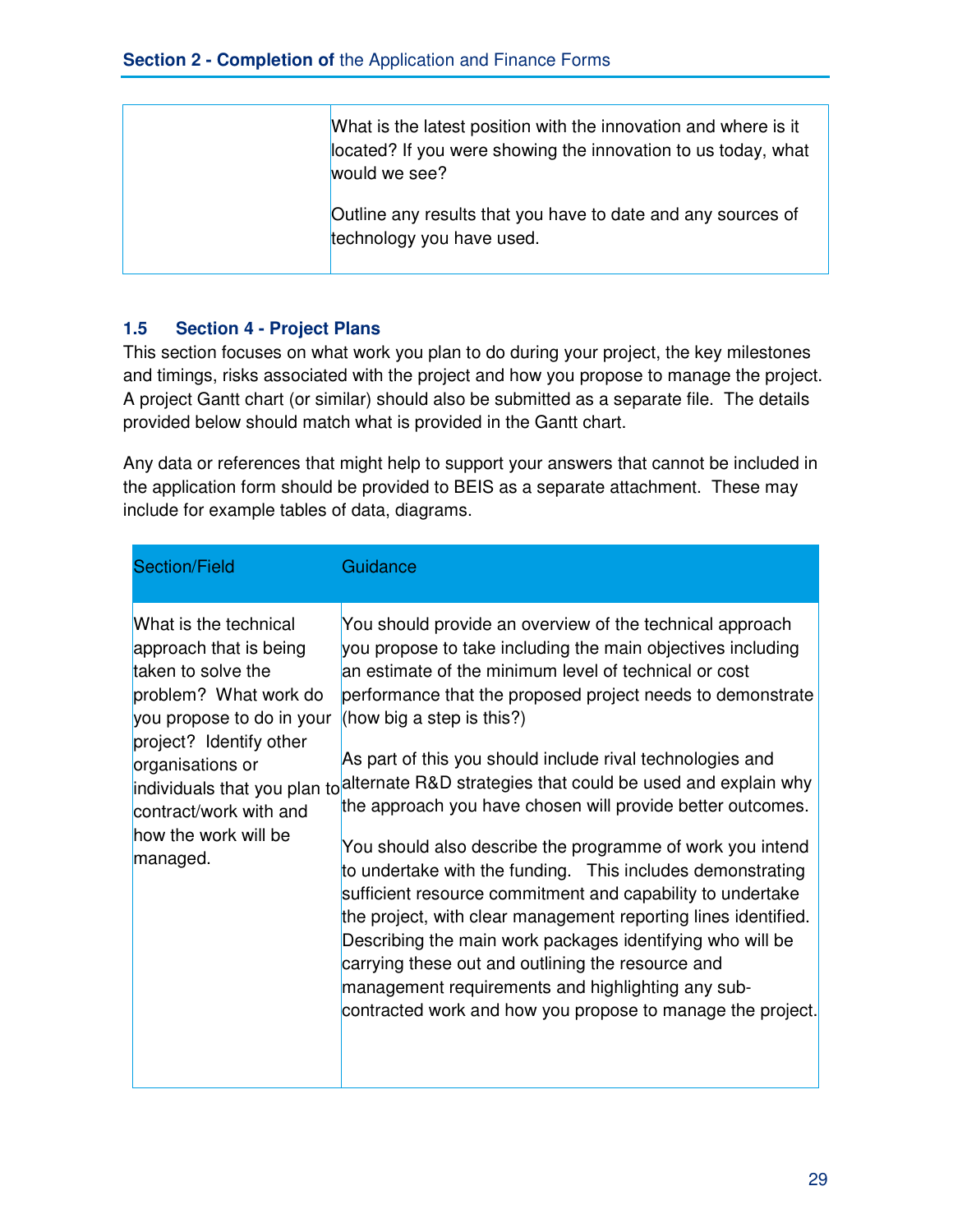| What will be the<br>milestones and<br>deliverables for the<br>project?                             | Identify the key milestones of the project and any<br>interdependencies between the various work packages.<br>Applicants should also outline the key deliverables for the<br>project.<br>Identify any go/no-go decision points in the project (e.g.<br>dependencies on achieving particular performance<br>milestones or component solutions)                                                                                                                                                                                                                                                                                                                                                                                                                                                                                                                                                                                                                                                                                                                                                                                                                                                                                                                                                                                        |
|----------------------------------------------------------------------------------------------------|--------------------------------------------------------------------------------------------------------------------------------------------------------------------------------------------------------------------------------------------------------------------------------------------------------------------------------------------------------------------------------------------------------------------------------------------------------------------------------------------------------------------------------------------------------------------------------------------------------------------------------------------------------------------------------------------------------------------------------------------------------------------------------------------------------------------------------------------------------------------------------------------------------------------------------------------------------------------------------------------------------------------------------------------------------------------------------------------------------------------------------------------------------------------------------------------------------------------------------------------------------------------------------------------------------------------------------------|
| What are the key risks<br>associated with the<br>project? What is the risk<br>management strategy? | BEIS recognises that projects of this type are inherently<br>risky. However, it seeks assurance that the projects it funds<br>have adequate arrangements for managing this risk.<br>Applicants should consider all risks technical, commercial,<br>and environmental. Your answer should focus on the<br>arrangements for managing and mitigating risk as follows:<br>Identify the key risks and uncertainties of the project and<br>provide a detailed risk analysis for the project content and<br>approach, including the technical, commercial, managerial<br>and environmental risks as well as other uncertainties (e.g.<br>ethical issues) associated with the project. The main risks<br>should then be rated as High/Medium/Low (H/M/L);<br>State how the project would mitigate these key risks.<br>Identify key project management tools and mechanisms that<br>will be implemented to provide confidence that sufficient<br>control will be in place to minimise operational risk and,<br>therefore, promote successful project deliver. This should<br>include the arrangements for managing any significant sub-<br>contractors.<br>You may wish to answer this on a separate sheet or within<br>an Excel spread-sheet rather than in the application form.<br>However, the answer to this question must be submitted. |

#### **1.6 Section 5 - Project Funding**

This section focuses on the finances of the project and the justification for the funding that you require. The Entrepreneurs Fund Finance Form should also be downloaded, completed and submitted as part of the application. The numbers provided in the application form should match those within the Finance Form.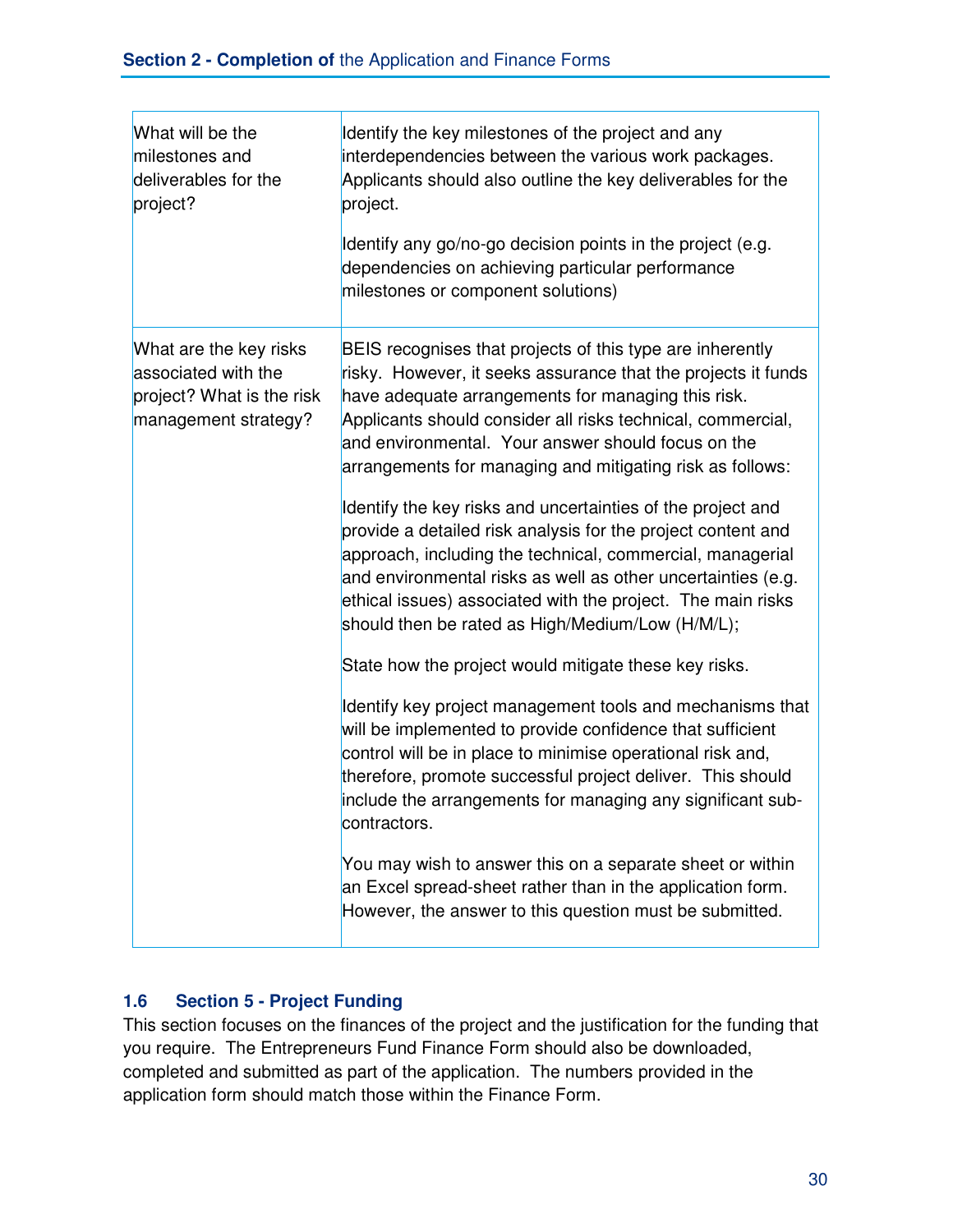Any data or references that might help to support your answers that cannot be included in the application form should be provided to BEIS as a separate attachment. These may include for example tables of data, diagrams.

| <b>Section/Field</b>                       | Guidance                                                                                                                                                                                                                                                                                                                                 |
|--------------------------------------------|------------------------------------------------------------------------------------------------------------------------------------------------------------------------------------------------------------------------------------------------------------------------------------------------------------------------------------------|
| Total company<br>contribution              | This is the amount of total eligible project costs that you will<br>be paying from your own resources/private sector investment<br>into the project.                                                                                                                                                                                     |
| Amount of BEIS grant<br>applied for        | This is the amount you will be asking for from BEIS. You<br>should ensure that you do not request a grant higher than<br>the maximum allowed, taking into account all public sector<br>funding for the project.                                                                                                                          |
| Other Public sector<br>funding applied for | Please provide full details of other funding that you are<br>currently applying for or have already applied for or received<br>in relation to this particular project. This data is important as<br>other public sector support is counted as part of the grant<br>you can receive for the project and total state aids<br>contribution. |
|                                            | Do not include grants that have been used to reach this point<br>in the development process and are now completed. Please<br>include this information in 1.1.                                                                                                                                                                            |
| Total project value                        | Please add total company contribution, amount of BEIS grant<br>applied for and other public sector funding applied for to give<br>the total value of the project                                                                                                                                                                         |
| Funding % requested                        | Input percentage calculated in the Finance Form.<br>N.B. This figure must be compliant with the relevant State<br>Aid Article under which you are complying.                                                                                                                                                                             |

| Section/Field                 | Guidance                                                    |
|-------------------------------|-------------------------------------------------------------|
| <b>Project Start Date and</b> | Please indicate when (subject to approval) you would expect |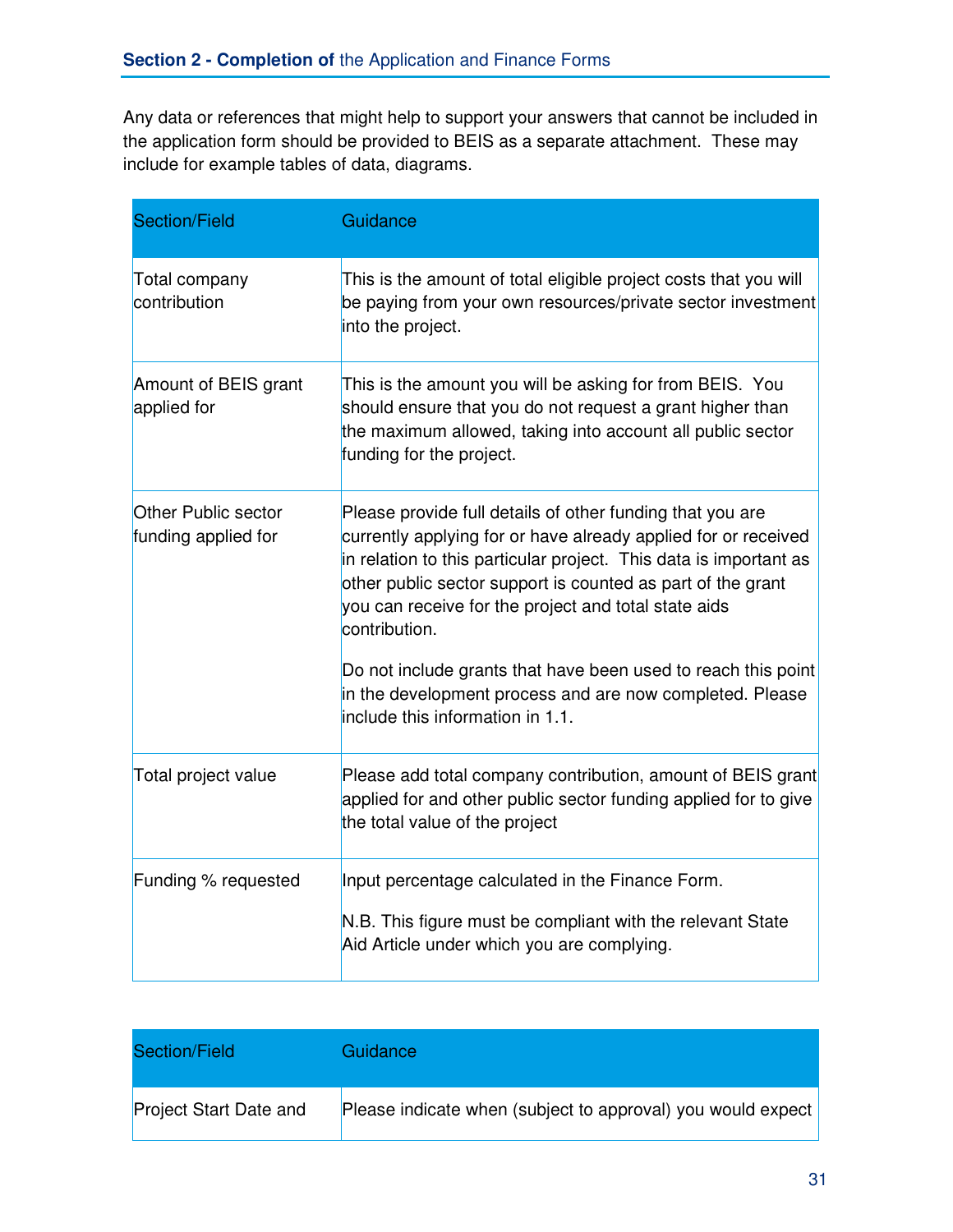| <b>End Date</b>                                                             | to be able to start your project, and when you expect it to<br>complete. Please be aware that there are restrictions on<br>project length and make sure your project completes within<br>the maximum time allowed.<br>The start date should only be considered as an indication.<br>Should you start your project before final approval any costs<br>will be incurred at your own risk, will not be eligible for grant,<br>and will not be included in project costs you can claim<br>against. |
|-----------------------------------------------------------------------------|------------------------------------------------------------------------------------------------------------------------------------------------------------------------------------------------------------------------------------------------------------------------------------------------------------------------------------------------------------------------------------------------------------------------------------------------------------------------------------------------|
| Explain the financial<br>commitment required for<br>this project?           | Please indicate the anticipated project cost, making clear the<br>level of contribution from the business and the level of<br>funding required from BEIS.                                                                                                                                                                                                                                                                                                                                      |
|                                                                             | This should be provided within the application form as well as<br>completing the Entrepreneurs Fund Finance Form, with<br>supporting information and explanation provided in this<br>section of the application form.                                                                                                                                                                                                                                                                          |
|                                                                             | You should attempt to demonstrate that:                                                                                                                                                                                                                                                                                                                                                                                                                                                        |
|                                                                             | The budget you are proposing is realistic for the scale and<br>complexity of the project                                                                                                                                                                                                                                                                                                                                                                                                       |
|                                                                             | If applicable financial commitment from other sources is<br>demonstrated for the balance of the project costs                                                                                                                                                                                                                                                                                                                                                                                  |
|                                                                             | The budget breakdown is realistic and consistent with what is<br>being proposed                                                                                                                                                                                                                                                                                                                                                                                                                |
|                                                                             | The spend profile matches the work packages and project<br>plan                                                                                                                                                                                                                                                                                                                                                                                                                                |
|                                                                             | Guidance on eligible costs is provided in Appendix 1                                                                                                                                                                                                                                                                                                                                                                                                                                           |
| What is the added value                                                     | To demonstrate this you will need to provide evidence that:                                                                                                                                                                                                                                                                                                                                                                                                                                    |
| of public funding for this<br>project? Why can't you<br>fund this yourself? | There will be an increase in your total Research &<br>Development spend on low carbon technologies in the UK;                                                                                                                                                                                                                                                                                                                                                                                  |
|                                                                             | and either:                                                                                                                                                                                                                                                                                                                                                                                                                                                                                    |
|                                                                             | Why you are not able to wholly fund the project from within                                                                                                                                                                                                                                                                                                                                                                                                                                    |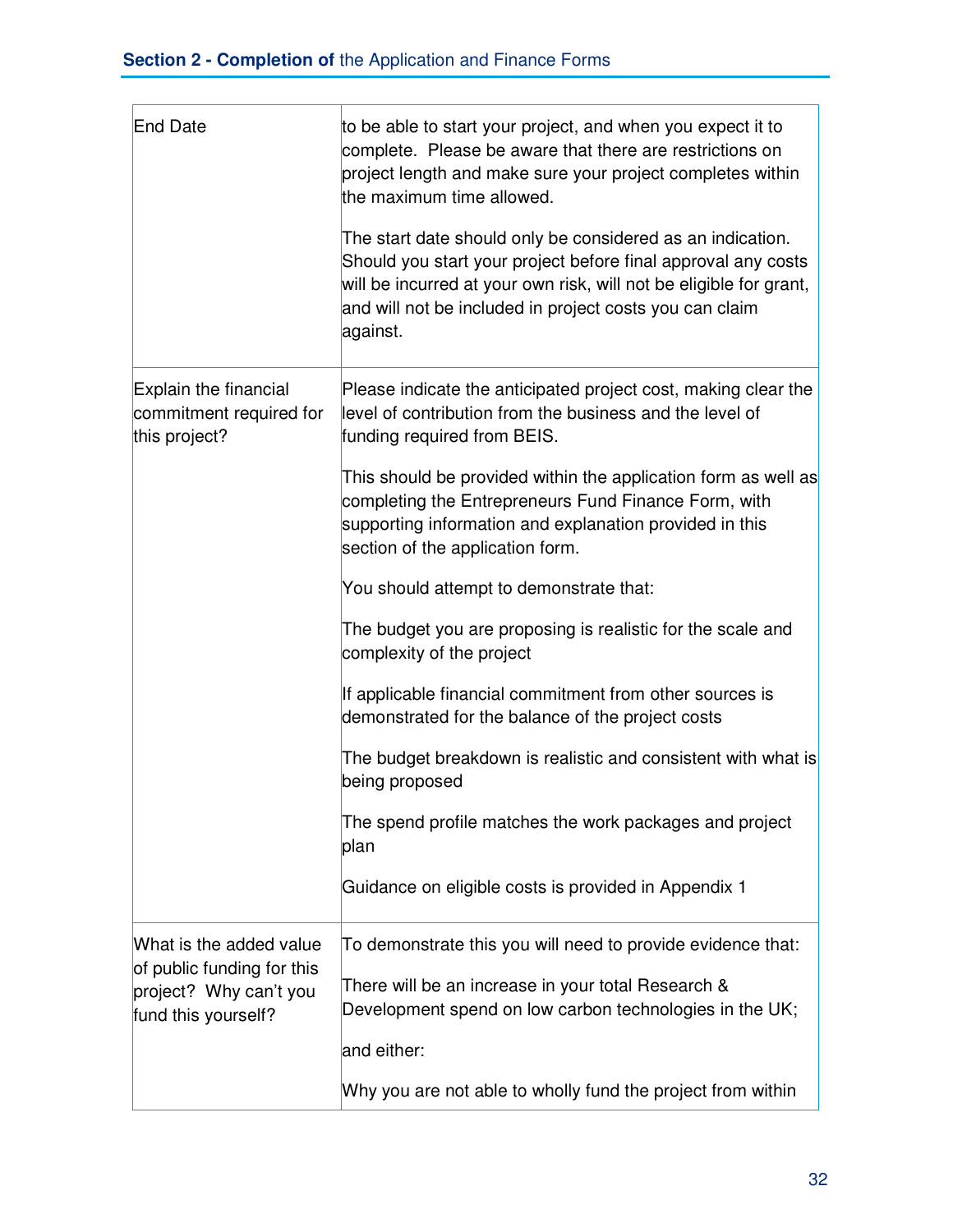| your business's own resources; or                                                                                                        |
|------------------------------------------------------------------------------------------------------------------------------------------|
| How BEIS's funding would allow you to undertake the project<br>differently or more quickly and why this would be beneficial to<br>the UK |

#### **1.7 Section 6 - Experience and Skills**

This section focuses on the experiences, skills and track record of your business and its personnel.

| <b>Section/Field</b>                                                                                                                             | Guidance                                                                                                                                                                                                                                                                                                            |
|--------------------------------------------------------------------------------------------------------------------------------------------------|---------------------------------------------------------------------------------------------------------------------------------------------------------------------------------------------------------------------------------------------------------------------------------------------------------------------|
| Provide details of the<br>companies track record<br>and management team<br>and any other key<br>personnel who will be<br>involved in the project | You should highlight the experience of your management<br>team and key personnel within your organisation that are<br>involved in the project. This should focus on experience in<br>project management, technology commercialisation,<br>business development and raising finance (i.e. loans, equity<br>finance). |
|                                                                                                                                                  | You should detail any track record individuals involved or<br>your business has in undertaking and exploiting the results of<br>research and development projects, to show your capability<br>to develop and exploit the technology.                                                                                |
|                                                                                                                                                  | If you feel the incubation support aspect of the scheme might<br>be able to provide additional skills or knowledge necessary<br>for the successful completion of the project you should<br>highlight these in this section.                                                                                         |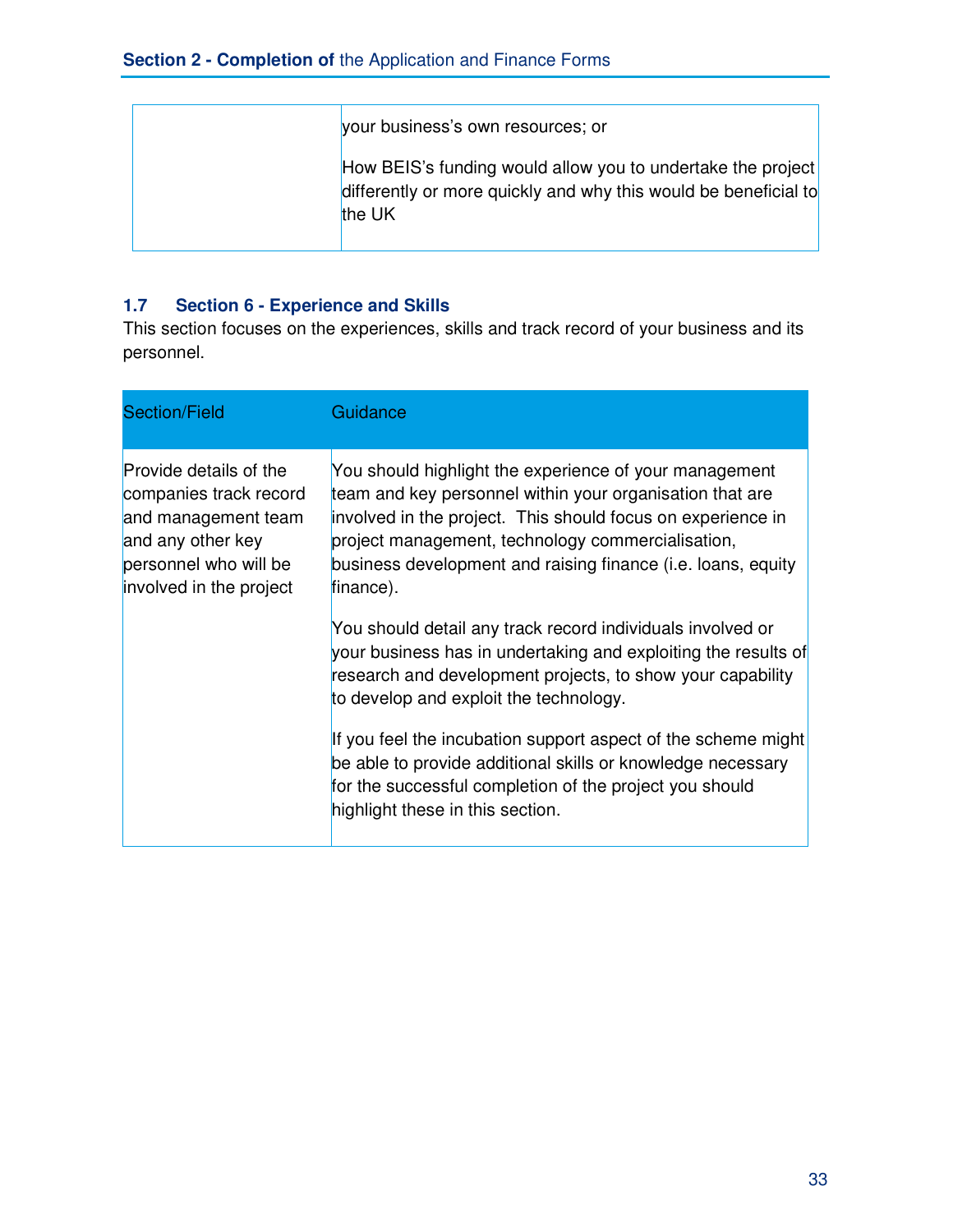### 2. Completion of the Entrepreneurs Fund Finance Form

You will need to complete the financial details in the Financial Summary section of the application form and also complete the Entrepreneurs Fund Finance Form. The information in both sections should be consistent.

If the application is for a collaborative project, you are required to submit one finance form per project partner.

The Entrepreneur Fund Finance Form consists of 8 worksheets:

Summary

Labour Costs

Material Costs

Capital equipment costs

Sub-contract costs

Travel and subsistence costs

Other costs

Project quarterly breakdown

Milestone costs breakdown

Each of these sheets can be accessed by using the scroll bar at the bottom of the worksheets.

Within the spread-sheet there are boxes that are shaded grey, these boxes are autocalculating and can only be altered by changing data in the manual entry boxes. All white boxes are manual entry boxes into which data can be input.

Guidance on eligible costs is provided in Appendix 1 of these guidance notes.

Guidance on what needs to be entered in some fields is provided within the sheet when you click on the box.

Worksheets only need to be completed if you have costs in those categories, so for example, if your project has no planned capital equipment or sub-contract costs, the form will assume these entries are £0 and calculate without them.

#### **2.1 Project Quarterly Breakdown Worksheet**

This worksheet provides the breakdown of all costs across the duration of the project. It represents the spending profile you expect for your project. In entering this information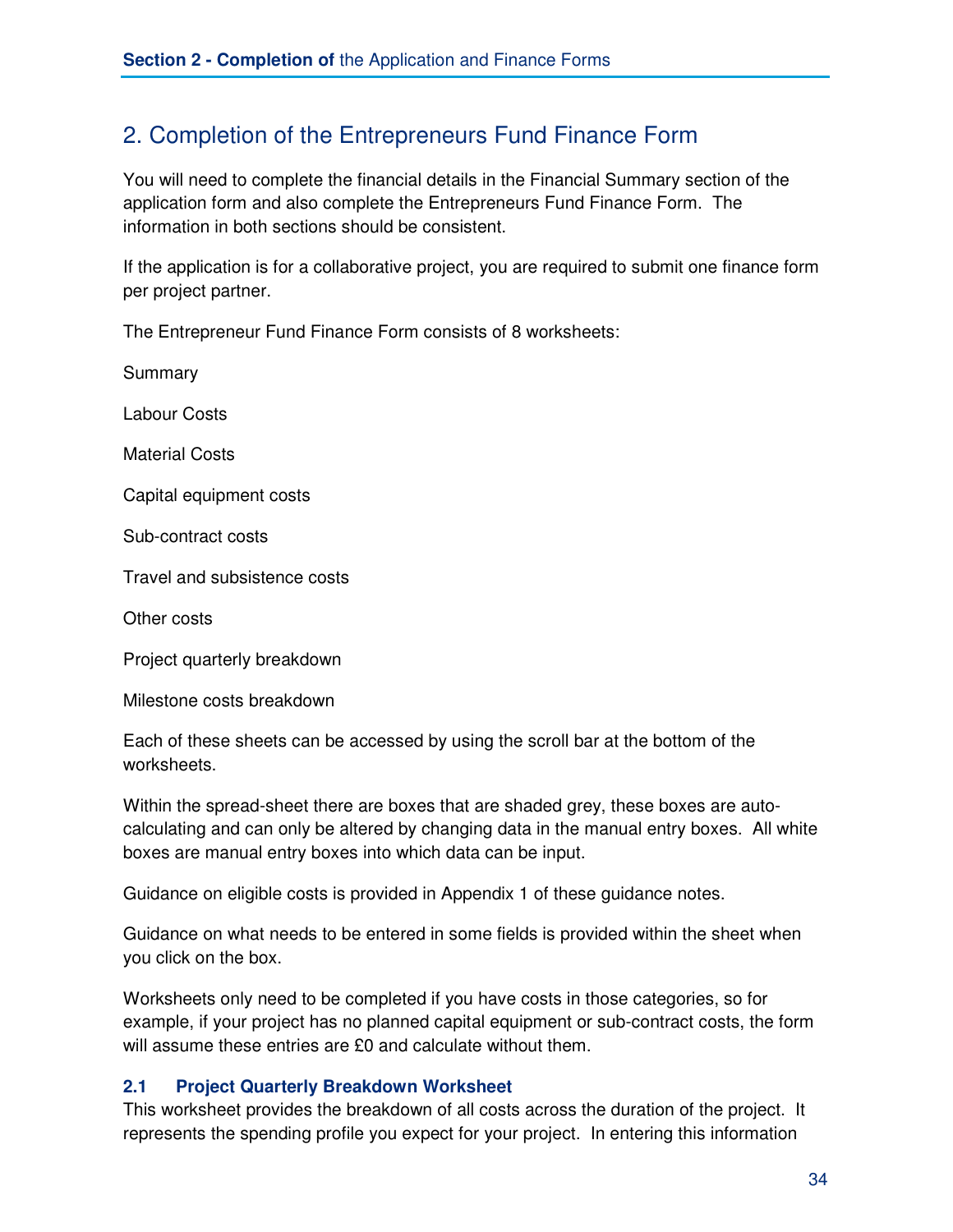you should ensure that the profile is consistent with the timings of the various work packages you are proposing within the project plan.

You must ensure that the total, in the spread-sheet, for each category matches the total that has been calculated on the individual worksheets.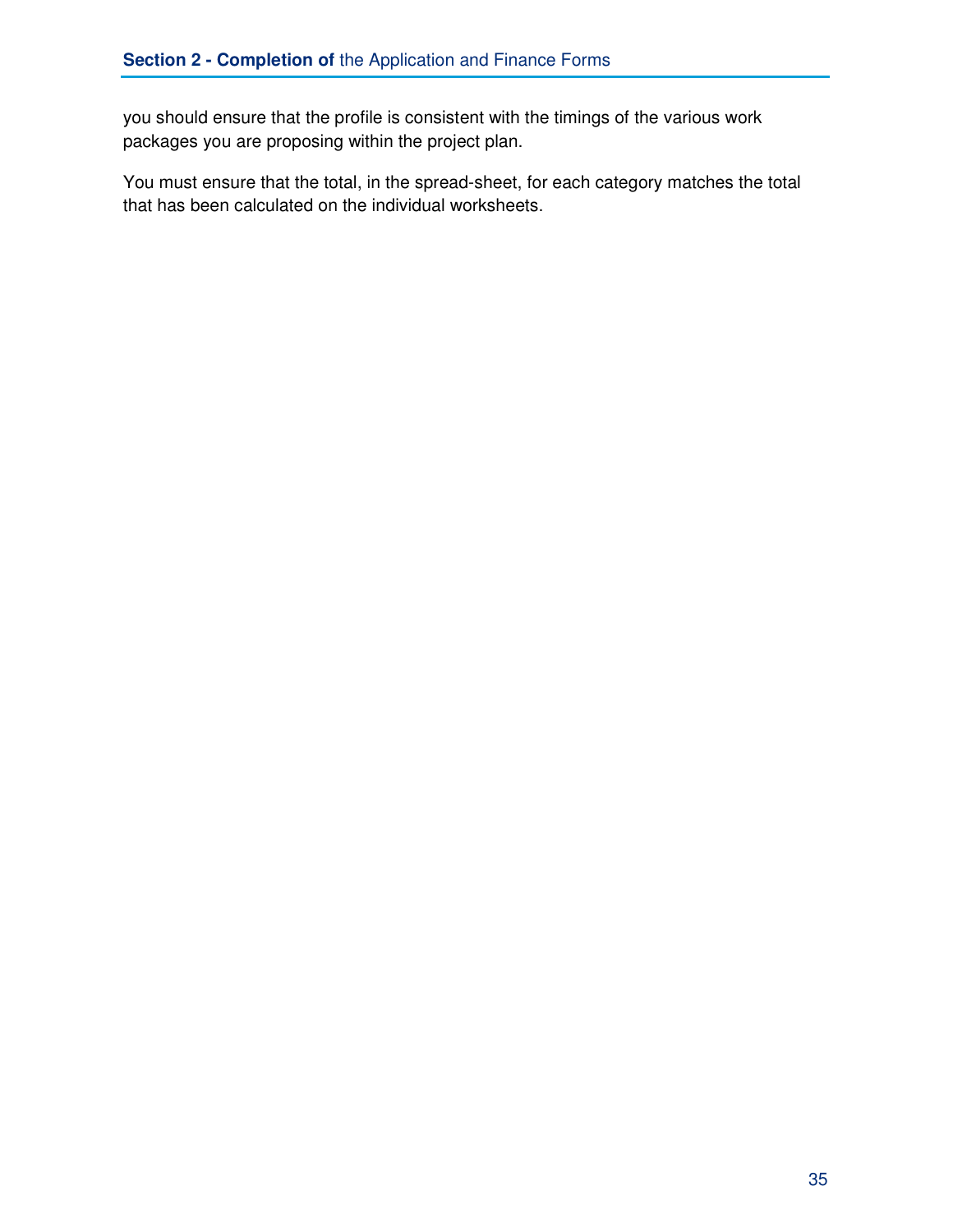# Appendix 1 – Eligible Costs

In addition to the requirements of the EU Block Exemption Regulation, BEIS will only provide the grant to cover eligible costs incurred and defrayed in the period between acceptance of the BEIS grant and the deadline specified in the grant offer letter for completion of the project.

The definition of eligible costs includes the applicant's own costs, eligible costs incurred by consortium members and eligible costs incurred by companies connected to any of these. The cost of work contracted to connected companies, to consortium members or to companies connected to consortium members should be on the basis of eligible costs.

Costs must be denominated in GB pounds. Applicants should indicate where conversion has been made to GB pounds from other currencies and indicate the rate and assumptions used.

#### **List of Eligible Costs**

Under Article 25(3) of the EU Block Exemption Regulation<sup>11</sup>, eligible costs are defined as the following:

- a) Personnel costs: researchers, technicians and other supporting staff to the extent employed on the project;
- b) Costs of instruments and equipment to the extent and for the period used for the project. Where such instruments and equipment are not used for their full life for the project, only the depreciation costs corresponding to the life of the project, as calculated on the basis of generally accepted accounting principles are considered as eligible;
- c) Costs for of buildings and land, to the extent and for the duration period used for the project. With regard to buildings, only the depreciation costs corresponding to the life of the project, as calculated on the basis of generally accepted accounting principles are considered as eligible. For land, costs of commercial transfer or actually incurred capital costs are eligible;
- d) Costs of contractual research, knowledge and patents bought or licensed from outside sources at arm's length conditions, as well as costs of consultancy and equivalent services used exclusively for the project;

<sup>11</sup> http://eur-lex.europa.eu/legal-content/EN/TXT/PDF/?uri=CELEX:32014R0651&from=EN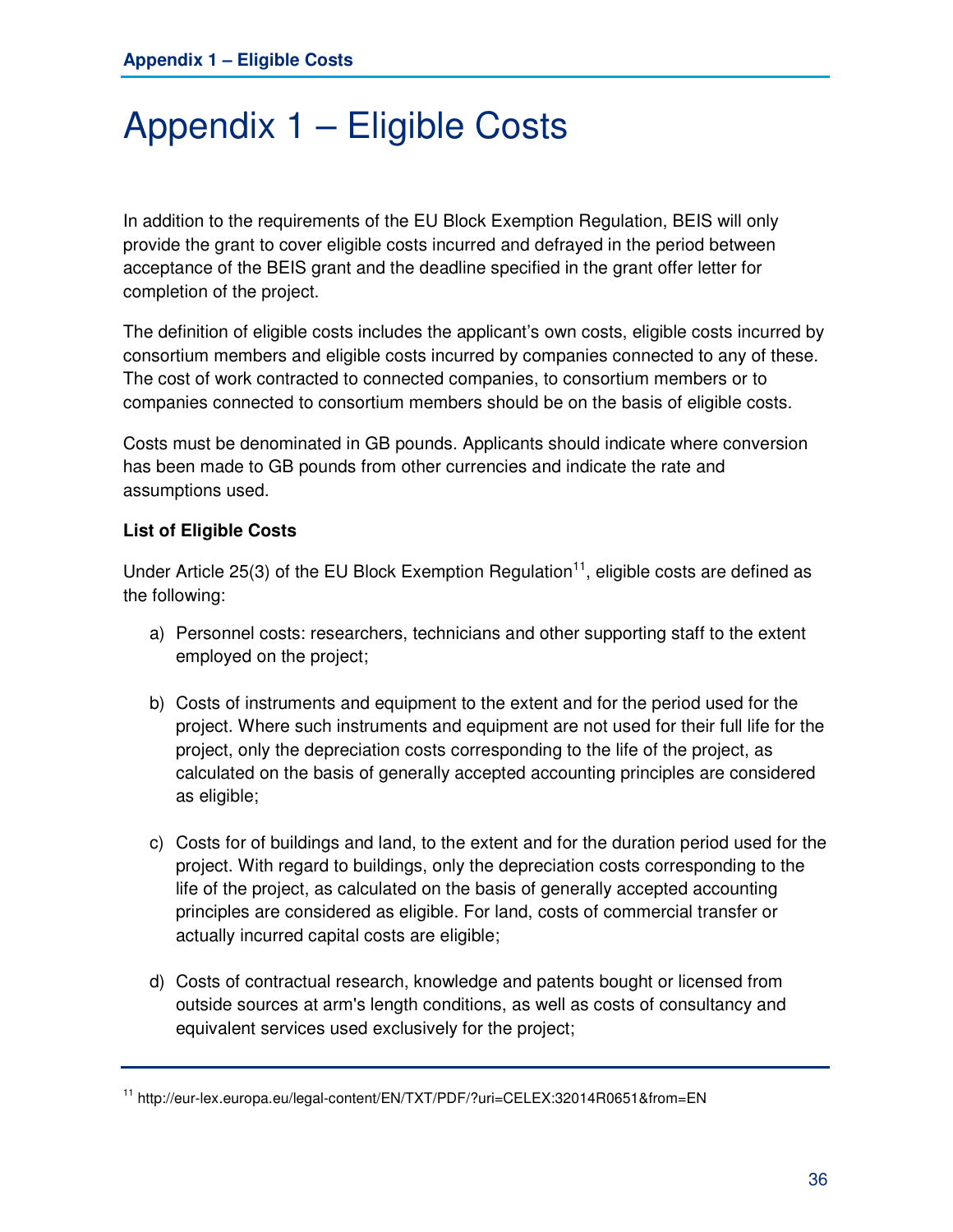e) Additional overheads and other operating expenses, including costs of materials, supplies and similar products, incurred directly as a result of the project.

#### **List of Non-eligible Costs**

Under no circumstances can the grant be claimed or used:

For activities of a political or exclusively religious nature;

In respect of costs reimbursed or to be reimbursed by funding from other public authorities or from the private sector;

In connection with the receipt of contributions in kind (a contribution in goods or services as opposed to money);

To cover interest payments (including service charge payments for finance leases);

For the giving of gifts to individuals, other than promotional items with a value no more than £10 a year to any one individual;

For entertaining (entertaining for this purpose means anything that would be a taxable benefit to the person being entertained, according to current UK tax regulations);

To pay statutory fines, criminal fines or penalties; or

In respect of VAT that you able to claim from HM Revenue and Customs.

Staff Costs

BEIS would not normally expect to see contractors in key posts, e.g. CEO, FD, etc. Exceptionally, where BEIS is willing to fund a project which includes contractors in key posts, the day rate attributable to the project must be agreed with BEIS at the outset and cannot be varied without written agreement.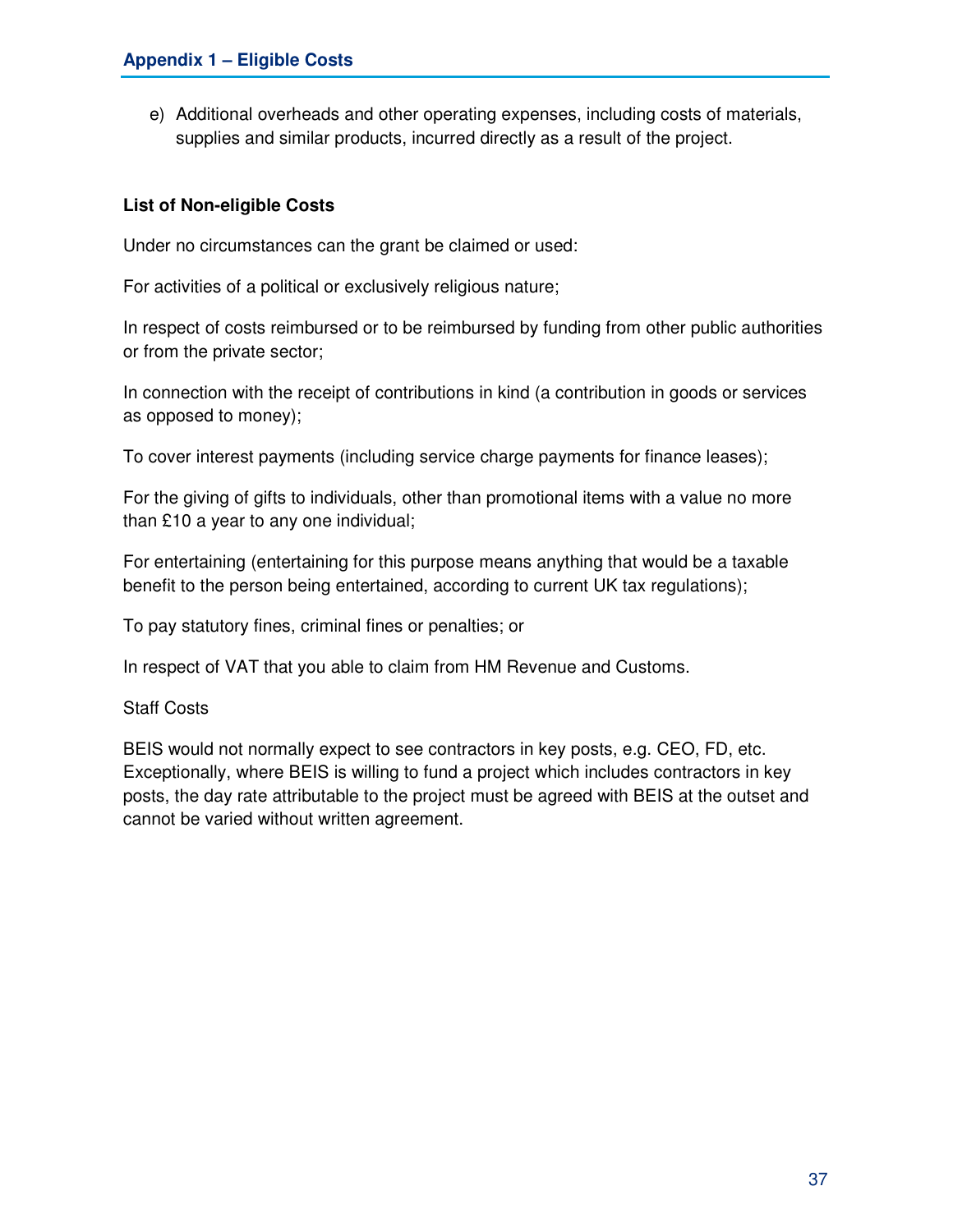# Appendix 2 – Technology Readiness Levels (TRLs)

Technology Readiness Levels are an indication of the maturity stage of development of particular technology on its way to being developed for a particular application or product. Below are some broad definitions of the TRLs

Research

| TRL 1 - Basic Research                                                  | Scientific research begins to be translated into<br>applied research and development.                                                                                                                                                                                                                                                                                                     |
|-------------------------------------------------------------------------|-------------------------------------------------------------------------------------------------------------------------------------------------------------------------------------------------------------------------------------------------------------------------------------------------------------------------------------------------------------------------------------------|
| TRL 2 - Applied Research                                                | Basic physical principles are observed, practical<br>applications of those characteristics can be<br>'invented' or identified. At this level, the application is<br>still speculative: there is not experimental proof or<br>detailed analysis to support the conjecture                                                                                                                  |
| Industrial Research (guideline)                                         |                                                                                                                                                                                                                                                                                                                                                                                           |
| TRL 3 - Critical Function or Proof<br>of Concept Established            | Active research and development is initiated. This<br>includes analytical studies and laboratory studies to<br>physically validate analytical predictions of separate<br>elements of the technology. Examples include<br>showing the performance of critical technical<br>features or components are feasible (even if not yet<br>integrated or representative of real-life environment). |
| TRL 4 - Laboratory<br>Testing/Validation of<br>Component(s)/Process(es) | Lab and Test Bench Demos of sub-systems & key<br>components. Modelling & experimentation with<br>parameters representing future conditions.<br>Application proof-of-concept                                                                                                                                                                                                               |
| TRL 5 - Laboratory Testing of<br>Integrated/Semi-Integrated System      | The system, sub-system, components, or sub-scale<br>units are integrated with reasonably realistic<br>supporting elements so it can be tested in a<br>simulated or representative environment.                                                                                                                                                                                            |
| <b>Experimental Development</b><br>(guideline)                          |                                                                                                                                                                                                                                                                                                                                                                                           |
| TRL 6 - Prototype System Verified                                       | Engineering Prototype. Representative full-scale<br>prototype system is tested in a relevant                                                                                                                                                                                                                                                                                              |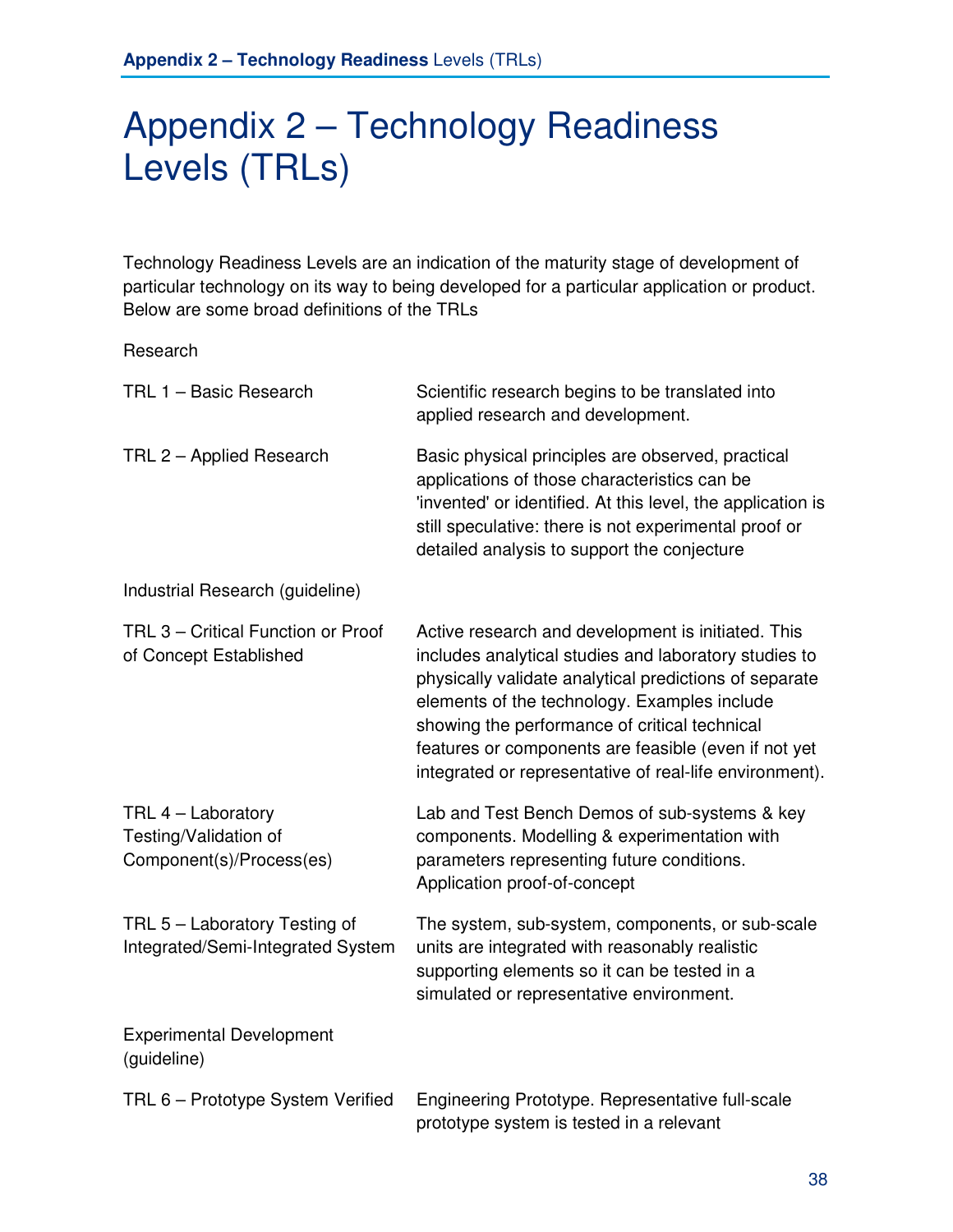|                                                                   | environment. Proof-of-application or                                                                                                                                               |
|-------------------------------------------------------------------|------------------------------------------------------------------------------------------------------------------------------------------------------------------------------------|
| TRL 7 – Integrated Pilot System<br>Demonstrated                   | Operational Prototype. Near or at planned<br>operational system, requiring demonstration of an<br>actual system prototype in an operational<br>environment.                        |
| TRL 8 - System Incorporated in<br><b>Commercial Design</b>        | Production Prototype (or process). Technology is<br>proven to work - technology design for production or<br>roll-out is completed and qualified through test and<br>demonstration. |
| TRL 9 – System Proven and Ready<br>for Full Commercial Deployment | Actual application of technology is in its final form -<br>Technology proven through successful operations.                                                                        |